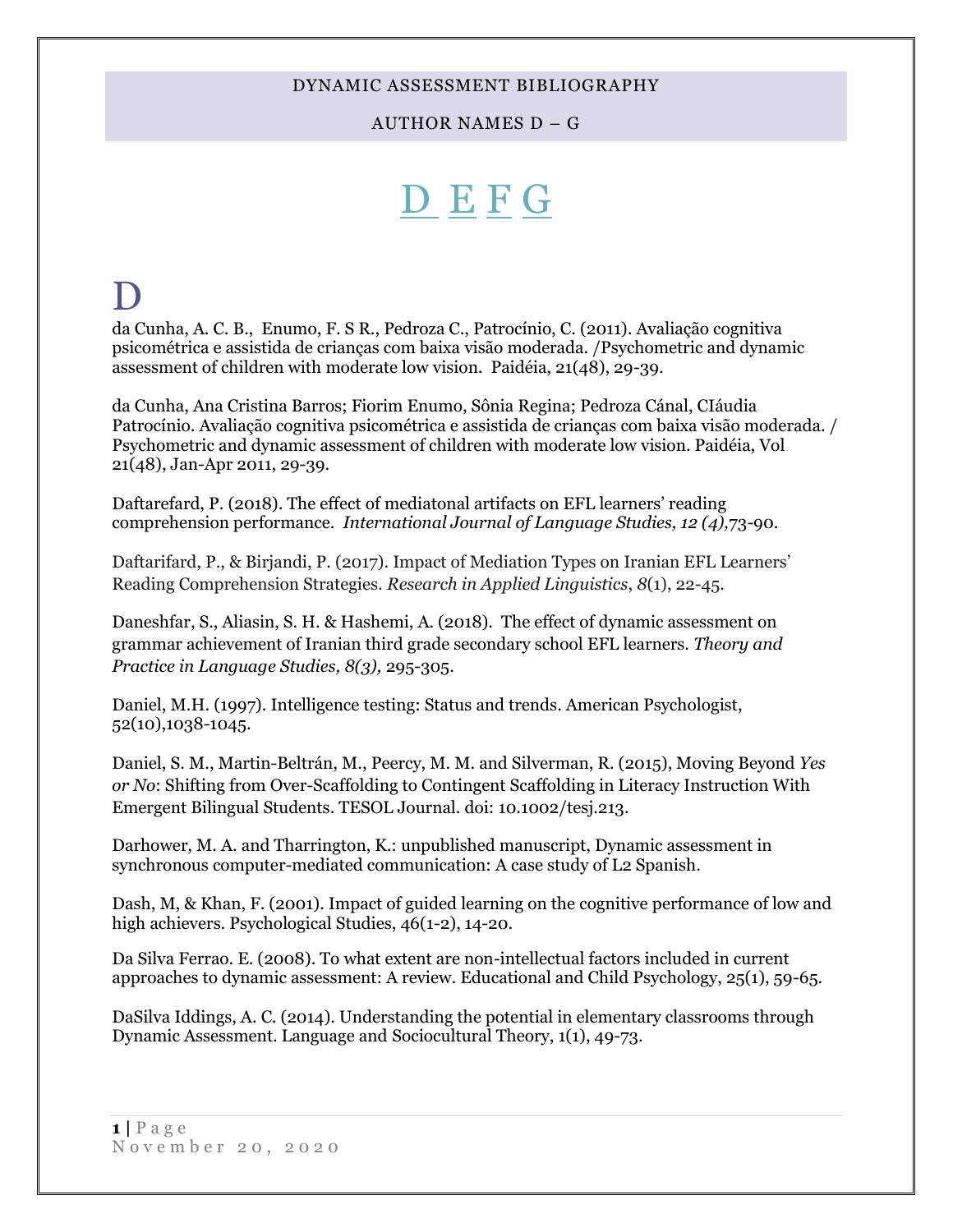### AUTHOR NAMES D – G

[Davidson, C.](http://psycnet.apa.org/index.cfm?fa=search.searchResults&latSearchType=a&term=Davidson,%20Charlie%20A.) A., [Johannesen, J.](http://psycnet.apa.org/index.cfm?fa=search.searchResults&latSearchType=a&term=Johannesen,%20Jason%20K.) K., & [Fiszdon, J.](http://psycnet.apa.org/index.cfm?fa=search.searchResults&latSearchType=a&term=Fiszdon,%20Joanna%20M.) M. (2016). Role of learning potential in cognitive remediation: Construct and predictive validity. *Schizophrenia Research*, *171*, 117-124. [http://dx.doi.org/10.1016/j.schres.2016.01.044](http://psycnet.apa.org/doi/10.1016/j.schres.2016.01.044)

Davidson, C.A., Johannesen, J.K., & Fiszdon, J.M. (2016). Role of learning potential in cognitive remediation: Construct and predictive validity. *Schizophrenia Research*.

Davin, K. J. (2013). Integration of dynamic assessment and instructional conversations to promote development and improve assessment in the language classroom. *Language Teaching Research*, 17(3), 303-322.

Davin, K.J. (2016b). Classroom dynamic assessment: A critical examination of constructs and practices. *The Modern Language Journal, 100 (4).* DOI10.1111/modl.12352

Davin, K. J. (2017). Classroom dynamic assessment: A critical examination of constructs and practices. *Modern Language Journal, 100(4),* 813-829*.*

Davin, K.J. & Donato, R. (2013). Student collaboration and teacher directed classroom dynamic assessment: A complementary pairing. Foreign Language Annals, 46 (1), 5-22.

Davin, K.J., Herazo, J.D., & Sagre, A. (2016). Learning to mediate: Teacher appropriation of dynamic assessment. *Language Teaching Research*, June.

Davin, K. J., Harazo, J.D., & Sagre, A. (2016a). Learning to mediate: Teacher appropriation of dynamic assessment. *Language Teaching Research.,* Article first published online: June 14, 2016, DOI:<https://doi.org/10.1177/1362168816654309>

Davin, K.J., Troyan, F.J., & Hellmann, A.L. (2014). Classroom Dynamic Assessment of reading comprehension with Second Language Learners, 1(1). Language and Sociocultural Theory 1 (1), 1-23.

Day, J.D. & Cordón, L.A. (1993). Static and dynamic measures of ability: An experimental comparison. Journal of Educational Psychology, 85, 75-82.

Day, J.D., Engelhardt, J.L., Maxwell, S.E., & Bolig, E.E. (1997). Comparison of static and dynamic procedures and their relation to independent performance. Journal of Educational Psychology, 89(2), 358-368.

Deakin Crick, Ruth (2007) 'Learning how to learn': The dynamic assessment of learning power. Curriculum Journal, 18(2), 135 – 153.

De Backer, F., Van Avermaet, P., & Slembrouck, S. (2017). Schools as laboratories for exploring multilingual assessment policies and practices. *Language and Education*, *31*(3), 217-230.

De Beer, M. (2001). The construction and evaluation of a dynamic computerized adaptive test for the measurement of learning potential. Dissertation Abstracts International: Section B: The Sciences & Engineering, 62(1-B), 597.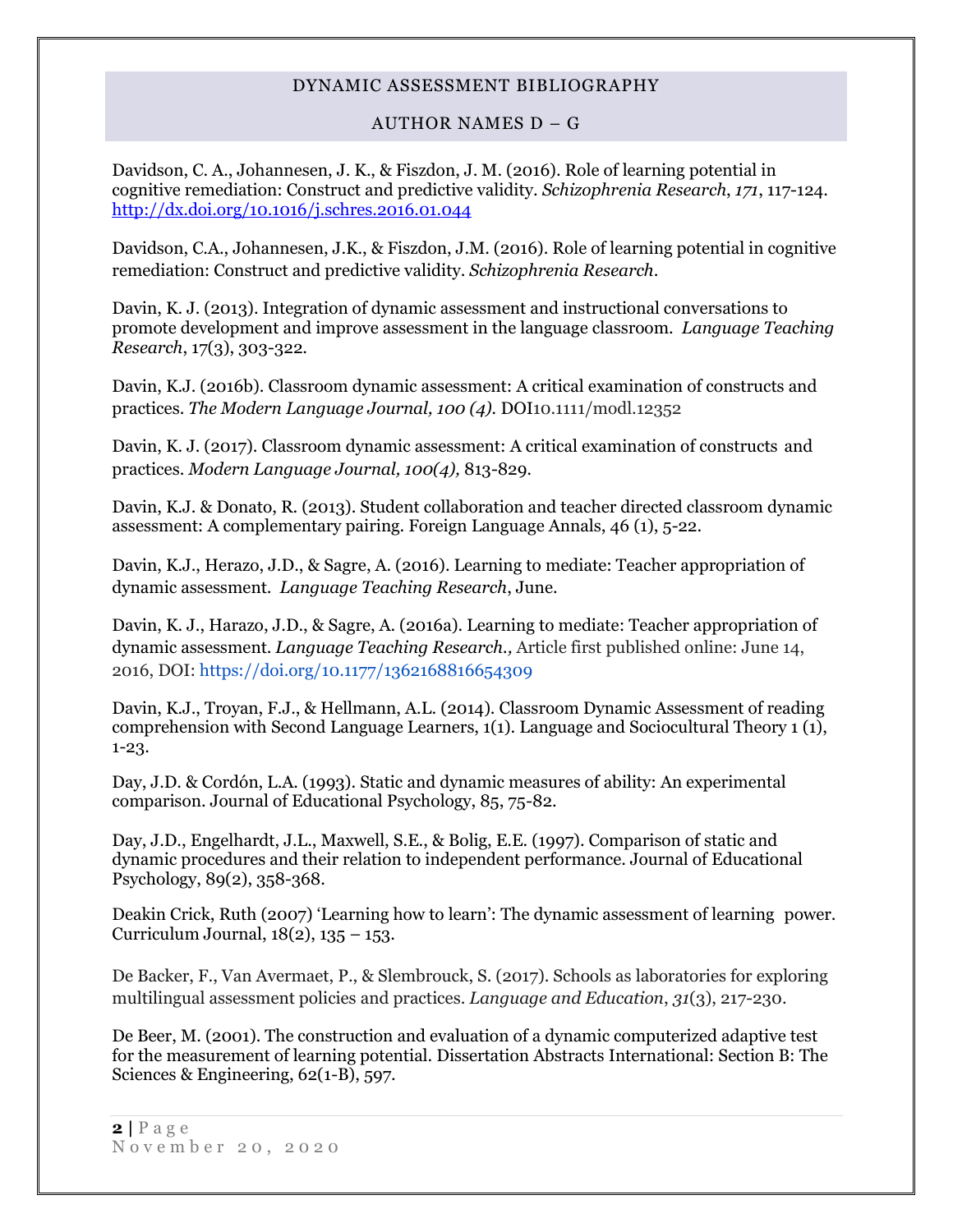#### AUTHOR NAMES D – G

De Beer, M. (2010). [A modern assessment psychometric approach to dynamic assessment.](http://psycnet.apa.org/index.cfm?fa=search.displayRecord&id=B6F4B90D-9E21-EC1C-6F6D-88415430527F&resultID=17&page=1&dbTab=all) *Journal of Psychology in Africa, 20(2),* 241-246.

De Beer, M. (2010a). A modern assessment psychometric approach to dynamic assessment. Journal of Psychology in Africa, 20(2), 241-246.

De Beer, M. (2010b). Longitudinal predictive validity of a learning potential test. Journal of Psychology in Africa, 20(2), 225-232.

De Beer, M. (2010). Longitudinal predictive validity of a learning potential test: Journal of Psychology in Africa, 20(2), 225–232.

De Boer, M. (2017). Mediated learning to foster language competences for professional purposes: Ecological dynamic assessment. *10th International Conference on Researching Work & Learning 6-8 December 2017, Rhodes University, Grahamstown, South Africa, ID 019.*

Debray. R. & Defay, C. (1994). Une expérience d'évaluation dynamique du potential d'apprentissage en milieu industriel. In M. Huteau (Ed.), Les techniques psychologique d'évaluation des personnes. Issy-les-Moulineaux: EAP.

De Juan, N.O. (2014). Beneficios de la Evaluaci $\tilde{A}^3$ n Din $\tilde{A}$ imica la Prueba Final de Bachillerato., @tic.revista d'innovacià educativa; ene-jun, Issue 12, p1

De Lamo White C., Jim, L. Evaluation of speech and language assessment with bilingual children. Int J Lan Commun Disord. 2011 Nov-Dec; 46(6): 613-27.

Delandshere, G. (1996). From static and prescribed to dynamic and principled assessment of teaching. Elementary School Journal, 97(2), 105-120.

Delclos, V.R., Burns, M.S., & Kulewicz, S.J. (1987). Effects of dynamic assessment on teachers' expectations of handicapped children. American Educational Research Journal, 24, 325-336.

Delclos, V.R., Vye, N.J., Burns, M.S., Bransford, J.D. & Hasselbring, T.S. (1992). Improving the quality of instruction: Roles for dynamic assessment. In H.C. Haywood & D. Tzuriel (Eds.). Interactive assessment (pp 317-331). New York: Springer.

Della Toffalo, D.A., & Milke, R.M (2008). Test reviews: Dynamic assessment of Test Accommodations. Journal of Psychoeducational Assessment, 26(1), 83-91.

de Queiroz, O.A., Enumo, S.R.F., & Primi, R. (2013). Children's performance with and without special needs in dynamic and in psychometric testing. Revista Brasileira de Educação Especial,  $19(3)$ , 425-446.

de QueirozI, O.A., Enumo, S.R.F., & PrimiI, R. (2013). Revista Brasileira de Educação Especial, 19(3):459-480.

de Villiers, J. G. (2017). Unbiased Language Assessment: Contributions of Linguistic Theory. *Annual Review of Linguistics*, *3*, 309-330.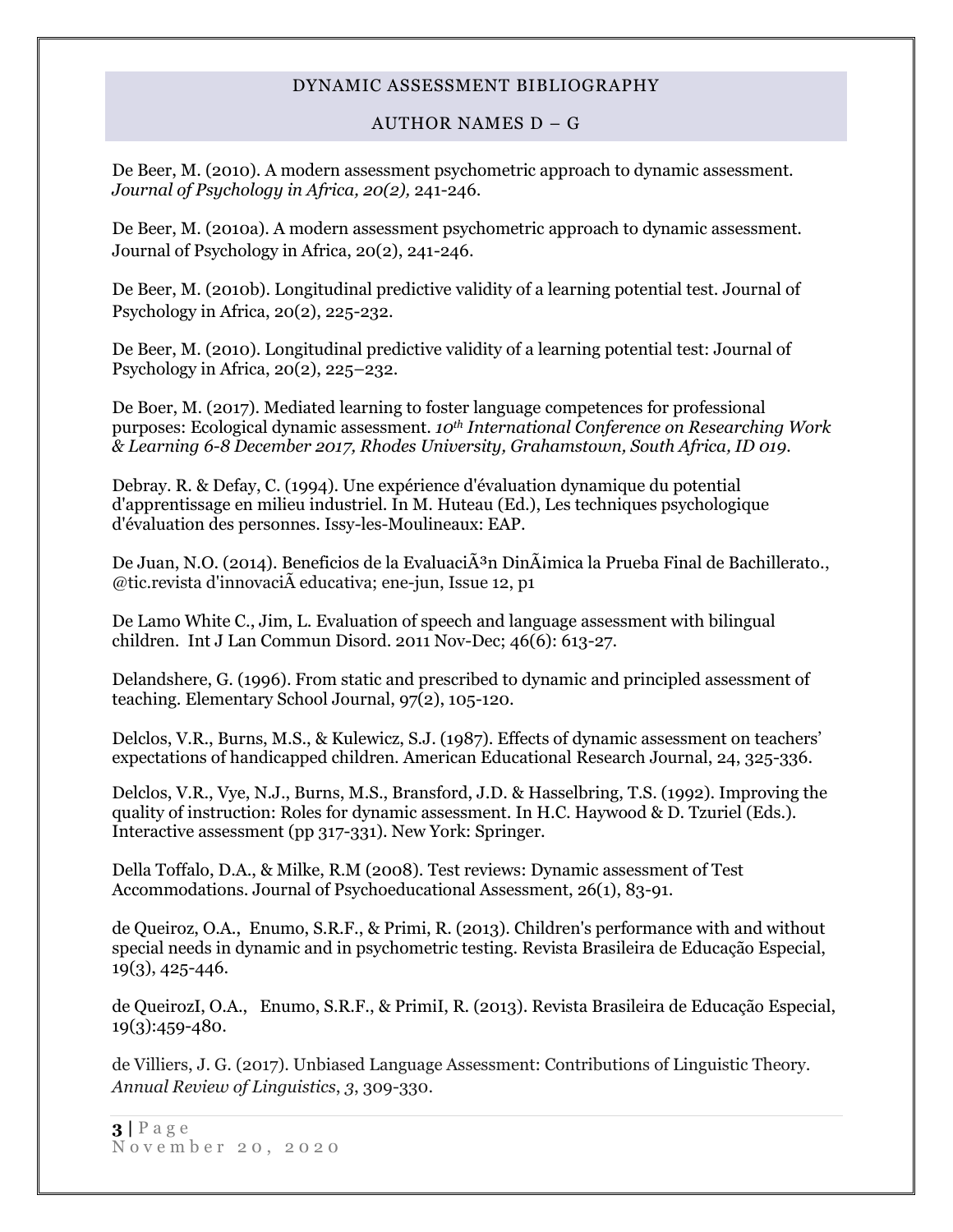#### AUTHOR NAMES D – G

Derakhshan, A. & Kordjazi, M. (2015). Implications of dynamic assessment in second/foreign language contexts. *English Linguistics Research, 4(1),* 41-

Derakhshan, A. & Kordjazi, M. (2015). Implications of dynamic assessment in foreign language contexts. English Linguistics Research,  $\overline{4}$  (1). 41-48. [www.sciedu.ca/elr](http://www.sciedu.ca/elr)

Deutsch, R. (1997) Excellence for all. Special Children, October,1997.

Deutch, R., & Mohammed, M. (2008). The Cognitive Abilities Profi le. In O.-S. Tan & A. Seok-Hoon Seng (eds.) Cognitive modify ability in learning and assessment: International perspectives (pp. 175-208). Singapore: Cengage Learning Asia.

Deutsch,R and Reynolds, Y (2000) The use of Dynamic Assessment by EP's in the UK. Educational Psychology in Practice. Vol 16, 3.

de Werdt, E.H. (1927). A study of the improvability of fifth grade school children in certain mental functions. Journal of Educational Psychology, 18, 547-557.

Dzuka, J., & Kovalccikova, I., (200\*). Dynamic testing of latent learning abilities. *Ceskoslovensku Psychologie, 52(4),* 366-377.

Dias, T. L. (2004, March). Creativity in children with learning disability: Assessment and intervention through traditional and assisted procedures. Doctorate Thesis, Program of Post-Graduation in Psychology, Federal University of Espírito Santo - UFES, Vitória, ES, Brazil

Dias, T.L., & Enumo, S.R.F., (2004, November). Dynamic assessment: An alternative and complement proposal of cognitive assessment in children with Learning Disability. Proceeding 27th Annual Meeting of National Association of Research and Pos-Graduate in Education (Associação Nacional de Pesquisa e Pós-Graduação em Educação- ANPEPP), Caxambú, MG, Brazil: ANPEPP

Dias,T.L. & Enumo, S.R.F. (2006). Creativity and learning difficulty: assessment with traditional and assisted procedures. Psicologia Teoria e Pesquisa, 22(1),69-78.

Dihoff, R.E., Brosvic, G.M., Epstein, M.L., & Cook,M.J.(2004). Provision of feedback during preparation for academic testing: Learning is enhanced by immediate but not delayed feedback. Psychological Record, 54(2), 207-231.

Dillon, R.F. (1997). Dynamic testing. In R.F. Dillon (Ed.). Handbook on testing (pp. 164-186). Westport, CT: Greenwood.

Dixon-Krauss, L.(Ed.). (1996). Vygotsky in the classroom: Mediated literacy instruction and assessment. Reading, MA: Addison Wesley Longman.

Dodge, K. (2007). Review of Dynamic Assessment in Practice: Clinical and Educational Applications. Journal of Cognitive Education and Psychology, 6(2), 313-315.

Doe, C. (2015). Student interpretations of diagnostic feedback. Language Assessment Quarterly, 12 (1), 110-135.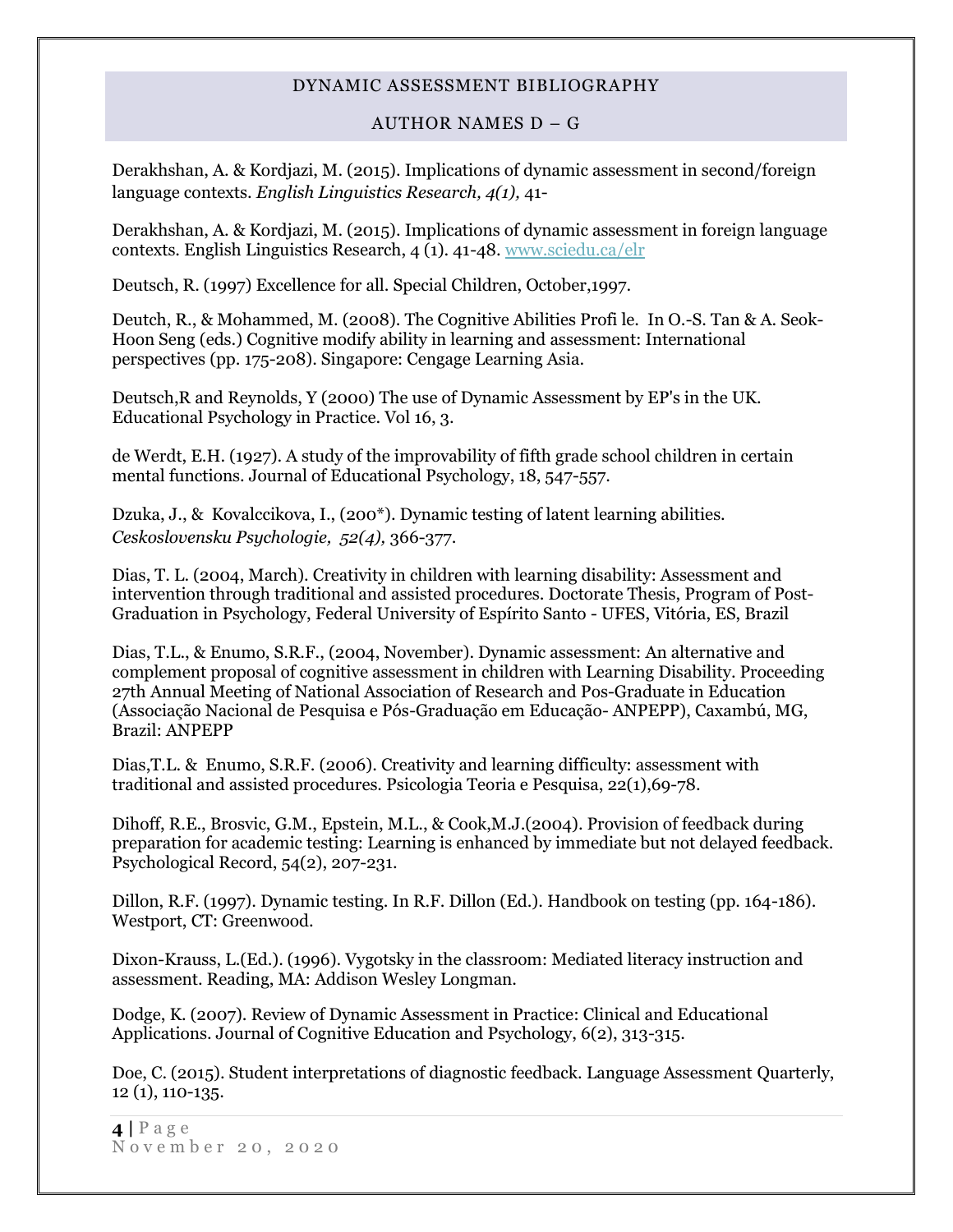#### AUTHOR NAMES D – G

Dollaghan, C., & Campbell, T. F. (1998). Nonword repetition and child language impairment. Journal of Speech, Language, and Hearing Research, 41, 1136-1146.

Doleck, T., Basnet, R.B., Poitras, E.G., & Lajoie, S. P. (2015). Mining learner-system interaction data: Implications for modeling learner behaviors and improving overlay models. *Journal of Computers in Education, 40.*

Donaldson, A.L. (2006). An investigation of assessment methods for examing the production of requests for information by young children with autism spectrum disorders. Dissertation Abstracts International: Section B: The Sciences and Engineering, 66(12-B), 6570.

Donaldson, A.L. & Olswang, L.B. (2007). Investigating requests for information in children with autism spectrum disorders: Static versus dynamic assessment. Advances in Speech-Language Pathology, 9 (4), 297-311.

Donato, R. & McCormick, D. (1994). A sociocultural perspective on language learning strategies: The role of mediation. The Modern Language Journal, 78(4), 453-46.

Dorfler, T., Golke, S., & Arteit, C. (2009). Dynamic assessment and its potential for the assessment of reading competence. *Studies in Education Evaluation, 35*(2), 77-82.

Dörfle[r](mailto:doerfler@ph-heidelberg.de) , T., Golke, S., & Artelt, C. (2017). Evaluating Prerequisites for the Development of a Dynamic Test of Reading Competence: Feedback Effects on Reading Comprehension in Children. I[n D. Leutner](http://link.springer.com/search?facet-creator=%22Detlev+Leutner%22) , [J. Fleischer,](http://link.springer.com/search?facet-creator=%22Jens+Fleischer%22) [J. Grünkorn,](http://link.springer.com/search?facet-creator=%22Juliane+Gr%C3%BCnkorn%22) & [E, Klieme](http://link.springer.com/search?facet-creator=%22Eckhard+Klieme%22) (Eds,) Competence assessment in education (pp. 487-503). Springer International.

Dörfler, , Tobias , Stefanie Golke, Cordula Artelt. Dynamic assessment and its potential for the assessment of reading competence Department of Educational Research, University of Bamberg, Markusplatz 3, D-96045 Bamberg, Germany Available online 17 November 2009

Dougherty, P.M. (1993). The cognitive rehabilitation workbook: A dynamic assessment approach for adults with brain injury (2nd ed.). Gaithersburg, MD: Aspen.

Doyle, A. (2016). Planning school transitions for young people with special educational needs and disabilities: A model of practice. *Learn Journal, 9-*20.

Doyle, M. & Logan, C. (2012). Operationalizing the assessment and management of violence risk in the short-term. Behavioral Sciences & the Law, 30(4), 406-419.

Doyle, P., McNeil, M., Le, K., Hula, W., & Ventura, M-B. (2008). Measuring communicative functioning in community-dwelling stroke survivors: Conceptual foundation and item development. Aphasiology, 22(7-8), 718-728.

D'Souze, C., Kay-Raining Bird, E., & Deacon, H. (2012). Soundage sur la prestation de services en orthophonie au Canada a des clients locuteurs de diverses langues/Survey of Canadian speech-language pathology service delivery to linguistically diverse clients. Canadian Journal of Speech-Language Pathology and Audiology, 36(1), 18-37.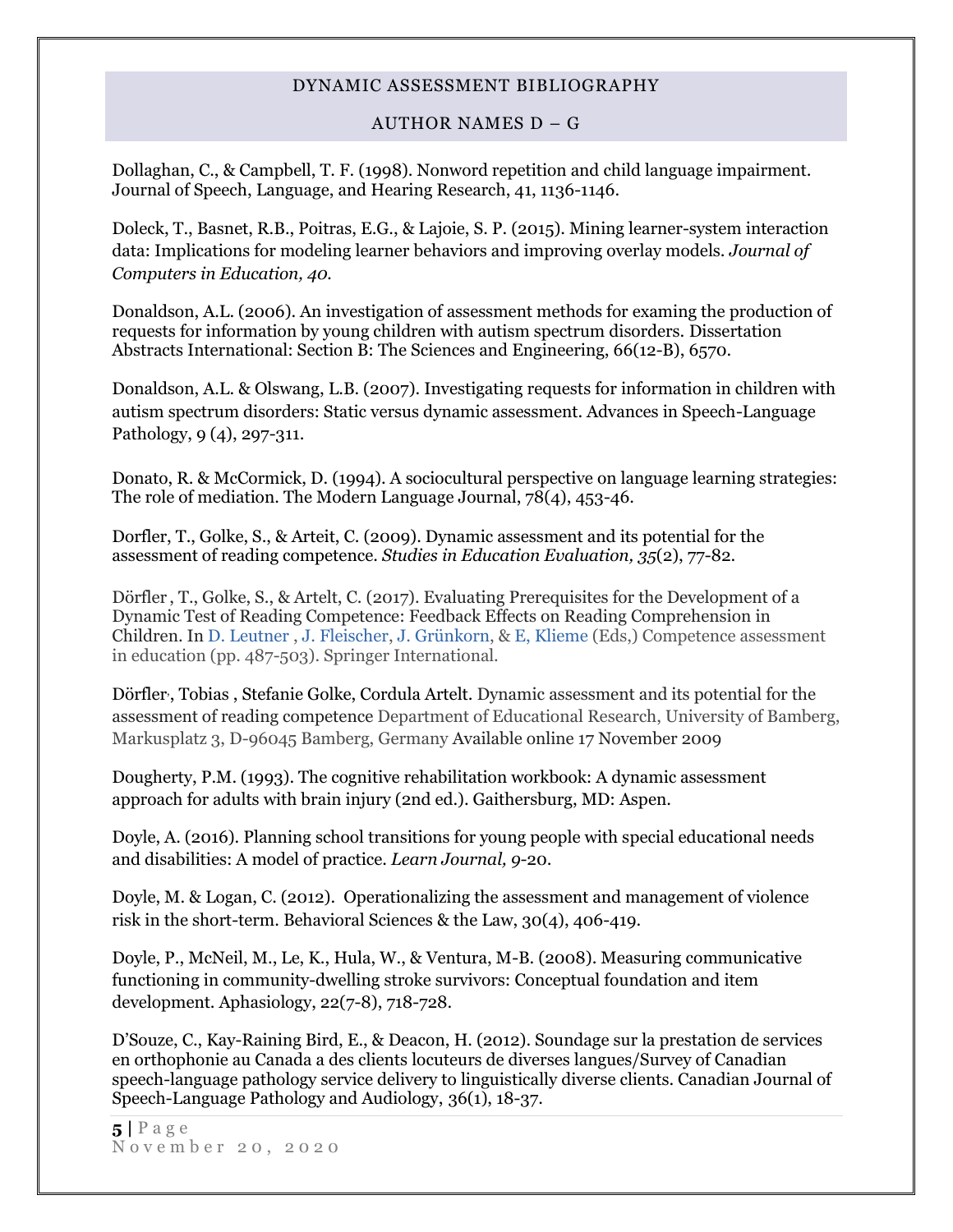#### AUTHOR NAMES D – G

Dumas, D., Greene, J.A. & McNeish, D. (2020). Dynamic measurement: A theoreticalpsychometric paradigm for modern educational psychology. Educational Psychologist, March.

Dumlop, M. (2017*). Maximizing feedback for language learning: English language learners' attention, affect, cognition and usage of computer-delivered feedback from an English language reading proficiency assessment*. Unpublished doctoral thesis, University of Toronto, Department of Curriculum, Teaching, and Learning.

Duvall, E. (2008). What a difference an ideology makes: An alternative pedagogical orientation to neoliberal values in education. In R. Alanen & S. Poyhonen (eds.), Language in action: Vygotsky and Leontievian legacy today. Newacastle, UK: Cambridge Scholars Publishing. Pp. 124-159.

Duvall, E. (2008). No secrets to conceal: Dynamic assessment and a state mandated, standardized 3rd grade reading test for children with learning disabilities. Doctoral Dissertation, The Pennsylvania State University, University Park, PA.

Duvall, E. D. (2011). No secrets to conceal: Dynamic assessment and a state mandated, standardized 3rd grade reading test for children with learning disabilities*. Dissertation Abstracts International Section A: Humanities and Social Sciences*. 2401.

Duvall, Emily D. No secrets to conceal: Dynamic assessment and a state mandated, standardized 3rd grade reading test for children with learning disabilities. Dissertation Abstracts International Section A: Humanities and Social Sciences, Vol 71(7-A), 2011, 2401.

Dwairy, M. (2004). Dynamic approach to learning disability assessment: DLD test. Dyslexia: An International Journal of Research and Practice, 10(1), 1-23.

<span id="page-5-0"></span>Dzuka, J. & Kovalcikova, I. (2008). Dynamic testing of latent learning abilities (Dynamické testovanie latentnych ucebnych schopnosti). Ceskoslovenska Psychologie, 52(4), 366-377.

## E <sup>B</sup>[ACK TO TOP](#page-0-1)

Earl, S. (2017). Book Review: Lauchlan F, and Carrigan D (2013). Improving learning through dynamic assessment: A practical classroom resource.

East, M. (2016). *Assessing foreign language students' spoken proficiency: Stakeholder perspectives on assessment innovation. Educational Linguistics*. Springer: 26, 189-212.

Ebadi, S. & Bakhshi, H. (2016). Investigating Iranian students' reading comprehension through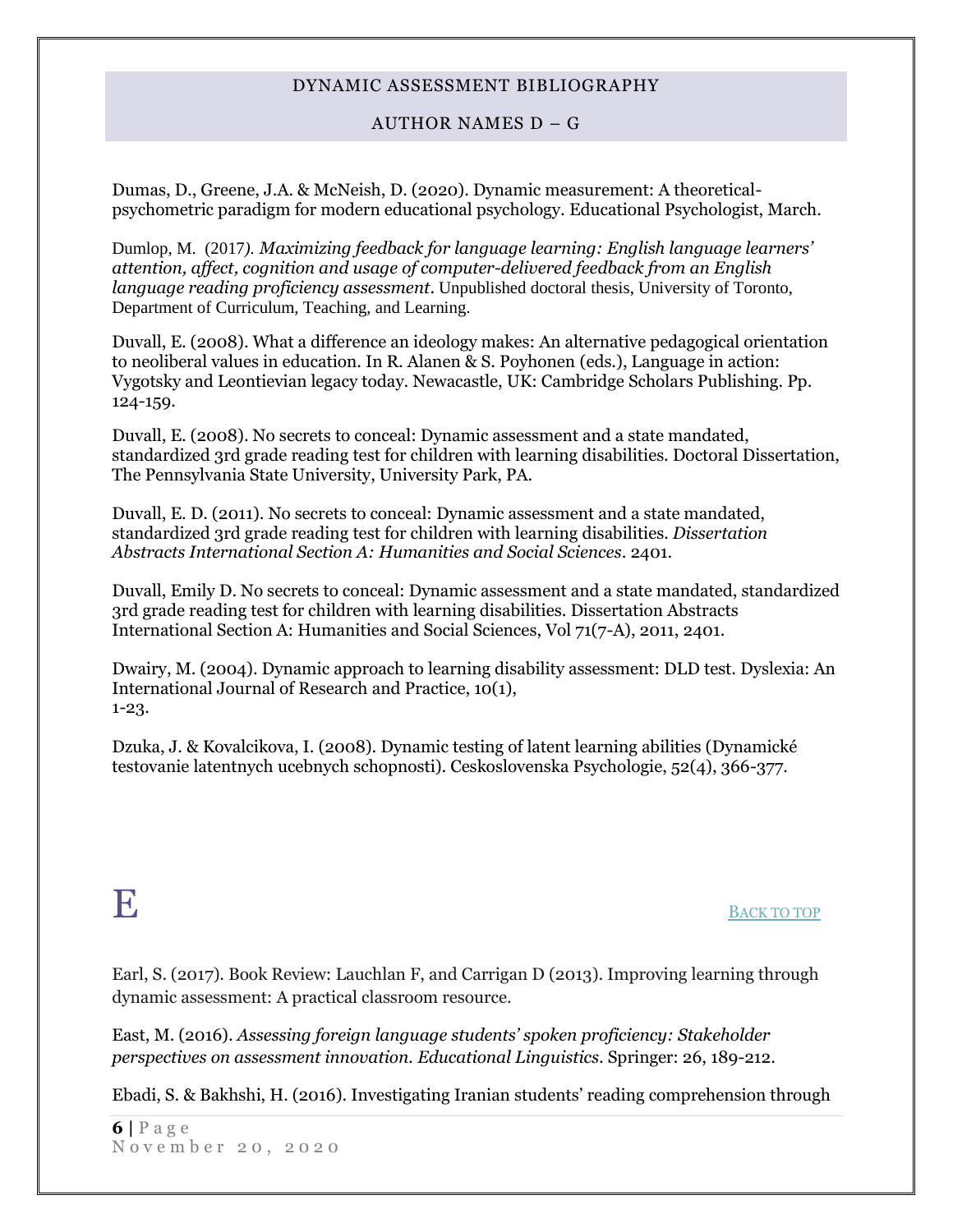#### AUTHOR NAMES D – G

dynamic assessment. *Modern Journal of Language Teaching Methods, 6(1).*

Ebadi, S. & Rahimi, M. (2019). Mediating EFL learners/ academic writing skills in online dynamic assessment using Google Docs. Computer Assisted Language Learning.

Ebadi, S. & Saeedian, A. (2016). Exploring transcendence in EFL learners' reading comprehension through computerized dynamic assessment. *Iranian Journal of Language Teaching Research, 4(1),* 27-45. Content available at [www.urmia,ac,ir/ijltr](http://www.urmia,ac,ir/ijltr)

Ebadi, S. & Sian, (2016). Exploring transcendence in EFL learners' reading comprehension through computerized dynamic assessment. *Iranian Journal of Language Teaching Research, 4(1),* 27-45.

Ebadi, S. & Saeedian, A. (2016). Planning future instructional programs through computerized L2 dynamic assessment. *Teaching English with Technology, 16 (4),* 12-32.

Ebadi, S., Vakilifard, A., & Bahramlou, K. (2018). Learning L2 vocabulary through reading: The effects of noticing and computerized dynamic assessment. *Cogent Education.*

Ebadi, S., Weisi, H., Monkaresi, H., & Bahramious, K. (2018). Exploring lexical inferencing as a vocabulary acquisition strategy through computerized dynamic assessment and static assessment. *Computer Assisted Language Learning.*

Ebadi S. Z.(2017). Dynamic Assessment of a Schizophrenic Foreign Language Learner. *Iranian Rehabilitation Journal.* 15(4):341-350.

Ebrahimi, E. (2015). The effect of dynamic assessment on complexity, accuracy, and fluency in EFL learners' oral production. International Journal of Research Studies in Language Learning, 4(3).

El-Dakhs, D. A. S., Prue, T. T., & Ijaz, A. (2017). The Effect of the Explicit Instruction of Formulaic Sequences in Pre-Writing Vocabulary Activities on Foreign Language Writing. *International Journal of Applied Linguistics and English Literature*, *6*(4), 21-31.

Elder, C. (1997). 'What does test bias have to do with fairness?' Language Testing, 14, 261-77.

Elham, E. (2015). The effect of dynamic assessment on complexity, accuracy, and fluency in EFL learners' oral production. International Journal of Research Studies in Language Learning, 4(3), 107-123.

Elleman, A.M. (2009). *Exploring dynamic assessment as a means of identifying children atrisk of developing comprehension difficulties.* Unpublished doctoral dissertation, Vanderbilt University, Nashville, TN.

Elleman, A. M.; Compton, D. L., Fuchs, D, Fuchs, L. S. & Bouton, B. (2011). Exploring dynamic assessment as a means of identifying children at risk of developing comprehension difficulties. Journal of Learning Disabilities, 44(4), 348-357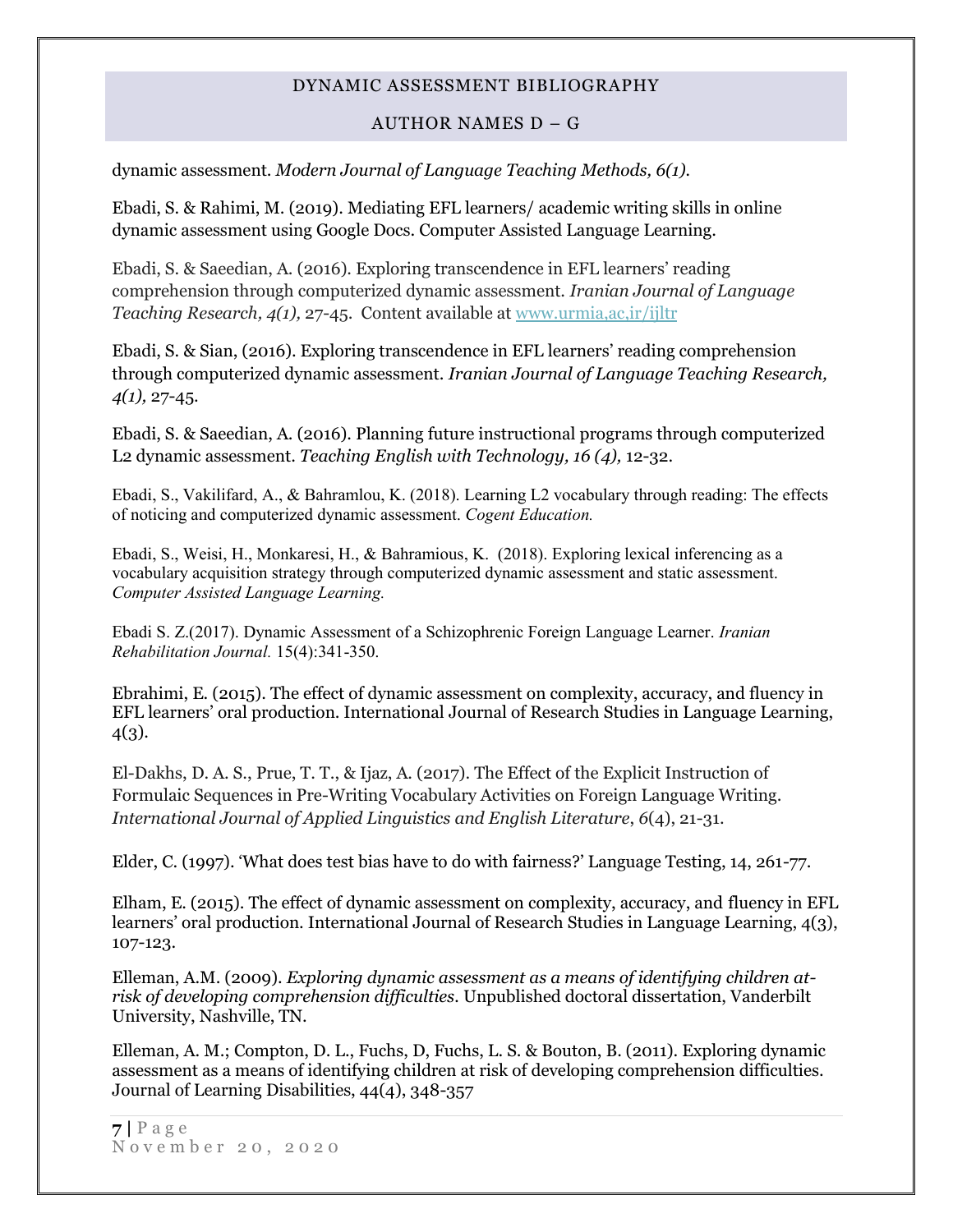#### AUTHOR NAMES D – G

Elliott, J. (1993). Assisted assessment: If it is "dynamic" why is it so rarely employed? Educational & Child Psychology, 10(4), 48-58.

Elliott, J.G. (2000a). Dynamic assessment in educational contexts: Purpose and promise. In C.S. Lidz & J.G. Elliott (Eds.). Dynamic assessment: Prevailing models and applications (713-740). Amsterdam: JAI/Elsevier Science.

Elliott, J. (2000b). The psychological assessment of children with learning difficulties British Journal of Special Education, 27(2), 59-66

Elliott, J. (2002). All testing is dynamic: a response to Sternberg and Grigorenko. Issues in Education, 7(2), 185-191.

Elliott, J. (2003). Dynamic Assessment in educational settings: realising potential. Educational Review, 55(1), 15-32.

Elliott, J.G., Grigorenko, E.L., & Resing, W.C.M. (in press). Dynamic assessment: The need for a dynamic approach. International Encyclopedia of Education, 3rd edition.

Elliott, J.G., & Resing, W.C.M. (2012). Cross-cultural factors in learning and motivation. In: S. Seel (Ed.), Encyclopedia of the Sciences of Learning, Berlin: Springer Verlag.

Elliott, J.G. & Resing, W.C.M. (2015). Can Intelligence Testing Inform Educational Intervention for Children with Reading Disability? *Journal of Intelligence, 20* **(***3)*, 137-157. [www.mdpi.com/journal/jintelligence](http://www.mdpi.com/journal/jintelligence)

Elliott, J.G., Resing, W.C.M. & Beckmann, J.F. (2018). Dynamic assessment: a case of unfulfilled potential? *Educational Review, 70(1)*, 7-17.

Elliott, J.& Lauchlan, F. (1997) 'Assessing Potential - the search for the philosopher's stone?' Educational and Child Psychology, 14 (4), 6-16.

Elliott, J., Lauchlan, F. & Stringer P. (1996). Dynamic assessment and its potential for educational psychologists: Part 1 - Theory and Practice. Educational Psychology in Practice, 12(3), 24-32.

Elliott, J., Lidz, C.S.,& Shaughnessy, M.F. (2004). An interview with Joe Elliott and Carol Lidz. North American Journal of Psychology, 6 (2), 349-360.

Emadi, M. & Arabmofrad, A. (2015). Individual dynamic assessment: An analysis of Iranian EFL learners' listening comprehension errors. *Theory and Practice in Language Studies, 5 (12),*  2599-2605.

Embretson, S.E. (1987a). Improving the measurement of spatial aptitude by dynamic testing. Intelligence, 11, 333-358.

Embretson, S.E. (1987b). Toward development of a psychometric approach. In C.S. Lidz (Ed.).

 $8 | P \text{age}$ N o v e m b e r 2 0 , 2 0 2 0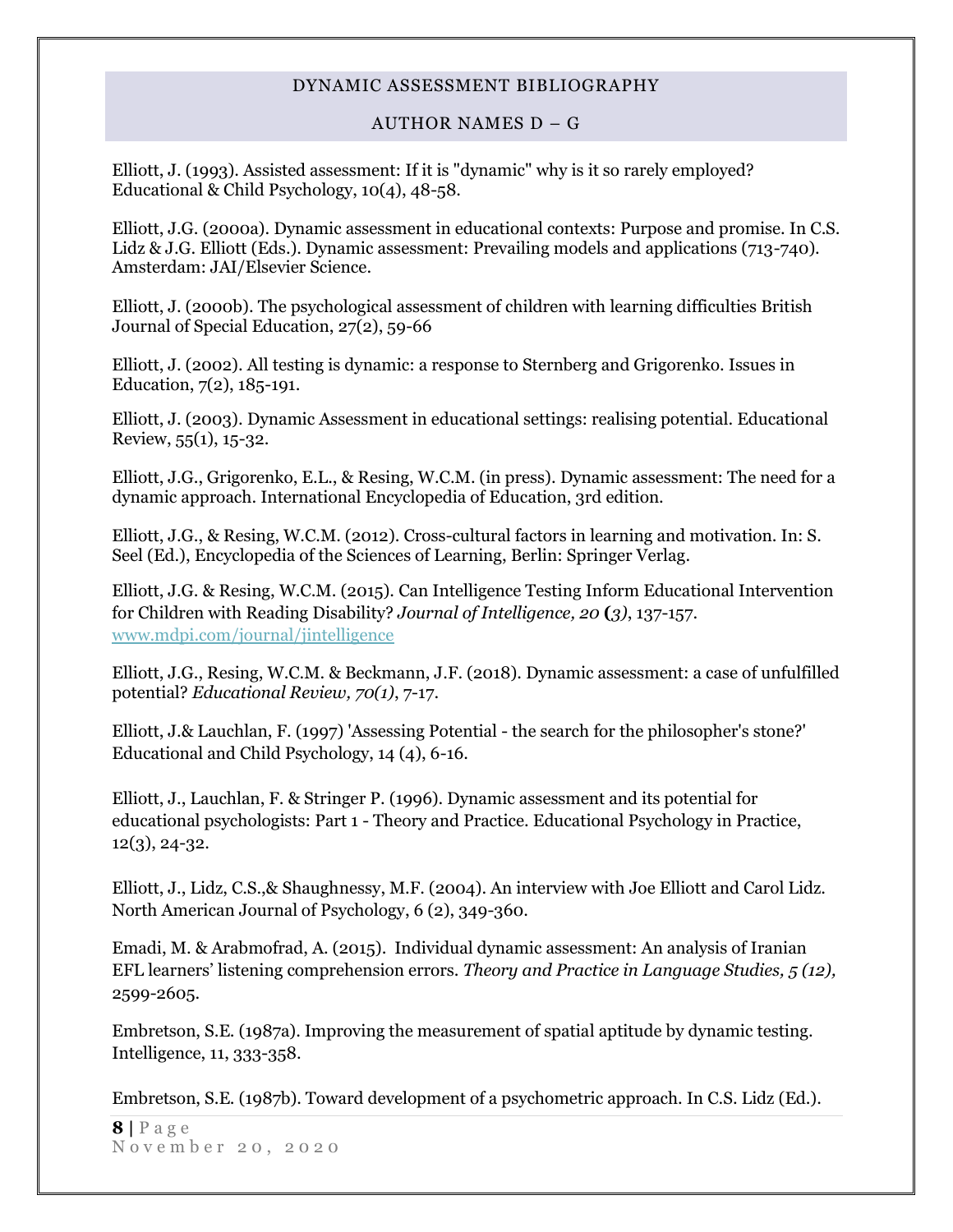### AUTHOR NAMES D – G

Dynamic assessment: An interactional approach to evaluating learning potential (pp. 141-170). New York: Guilford.

Embretson, S.E. (1992). Measuring and validating cognitive modifiability as an ability: A study in the spatial domain. Journal of Educational Measurement, 29(1), 25-50.

Embretson, S.E. (2000). Multidimensional measurement from dynamic tests:Abstract reasoning under stree. Jultivariate Behavioral Rezearch, 35(4), 505-542.

Embretson, S.E. (2004). The second century of ability testing: Some predictions and speculations. Measurement and Interdisciplinary Research and Perspectives, 2(1), 1-32.

Embretson, S. & Gorin, J. (2001), Improving construct validity with cognitive psychology. principles. *Journal of Educational Measurement, 38*, 343–368. doi: 10.1111/j.1745- 3984.2001.tb01131.x

Embretson, S.E. & Prenovost, L.K. (2000). Dynamic cognitive testing: What kind of information is gained by measuring response time and modifiability? Educational and Psychological Measurement, 60 (6), 837-863.

Engelhardt, J.L. (1988). A comparison of static and dynamic assessment procedures and their relation to independent performance in preschool children. Dissertation Abstracts International, 48 (7-B), 2116.

Ennis, T.R. (2007). Assessing and enhancing critical thinking skills: Enhanced Peer Review (EPR) with the CAT instrument. Dissertation Abstracts International Section A: Humanities and Social Sciences, 68 (5-A), 1900.

Ensing, A., Van Der Aalsvoort, G.M, Van Geert, P., & Voet, S, (2014). Learning Potential Is Related to the Dynamics of Scaffolding: An Empirical Illustration of the Scaffolding Dynamics of 5-Year-Olds and Their Teacher Journal of Cognitive Education and Psychology, 13 (3).

Enumo, S. R. F; Cunha, A. C. B.; Pereira, K.; Lebre, T. D. (2002). Comportamentos do mediador e da criança com deficiência visual na avaliação assistida de habilidades cognitivas (Behaviours of mediator and the visual impairment child in the dynamic assessment situation of cognitive abilities). Temas de Psicologia, São Paulo, Brasil, v. 10, p. 71-84, 2002.

Enumo, S. R.F., Dias, T. L., & Paula, K. M. P. (Eds.). (2014). Crianças emrisco de desenvolvimento e aprendizagem: Atualizações e pesquisas na área da Avaliação Assistida [Children at risk of developmental and learning: Update and research in Dynamic Assessment]. Curitiba, PR: Juruá Ed. 212 pp. ISBN: 978- 85-362-4694-9.

Erben, Ban, T. R. and Summers, R.: 2008, Changing examination structures within a college of education: Issues of grading and the application of dynamic assessment in pre-service ESOL endorsement courses in Florida, in J. P. Lantolf and M. E. Poehner (eds.), Sociocultural theory and the teaching of second languages, London, Equinox.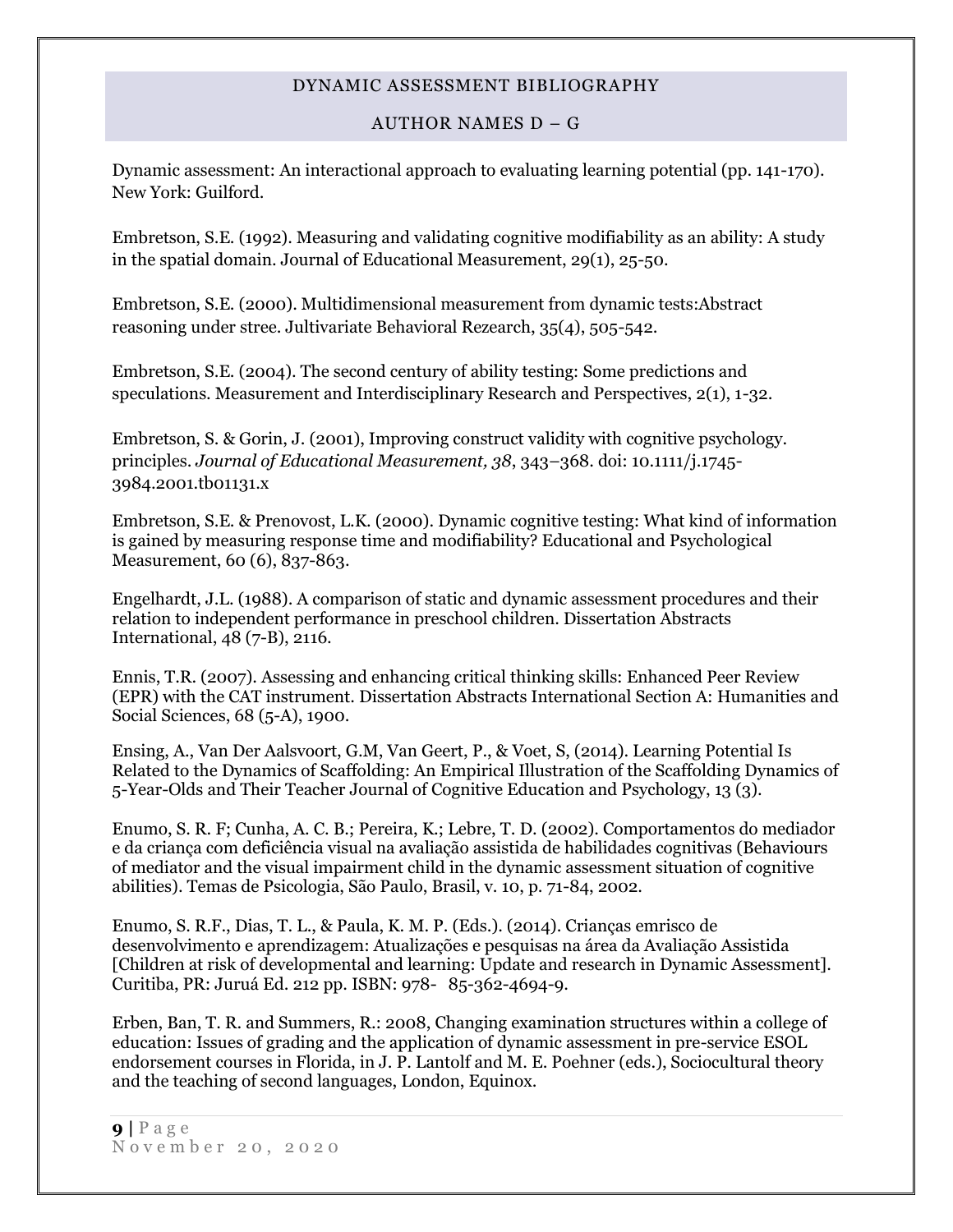#### AUTHOR NAMES D – G

Erfani, S.S. & Nikbin, S. (2015). The effect of peer-assisted mediation vs. tutor-intervention within dynamic assessment framework on writing development of Iranian intermediate EFL learners. English Language Teaching, 8 (4), doi:10.5539/elt.v8n4p128 URL: [http://dx.doi.org/10.5539/elt.v8n4p128.](http://dx.doi.org/10.5539/elt.v8n4p128)

Estaji, M. & Safari, F. (2020). The effect of computerized dynamic assessment on working memory span of EFL learners while listening. *The Journal of Asia TEFL, 17(3),* 1132-1140.

Eszter, P. (2006). Assessment of learning disabilited elementary school children with The Cognitive Modifiability Battery. Erdelyi Pszichologiai Szemie, 7(3), 223-250.

Evans, J.L. (1996). Plotting the complexities of language sample analysis: Linear and nonlinear dynamical models of assessment. In K.N. Cole, P.S. Dale et al. (Eds.). Assessment of communication and language, Volume 6. Communication and language intervetnion series (pp. 207-256). Baltimore: P.H. Brookes.

## <span id="page-9-0"></span> $\mathbf F$  B[ACK TO TOP](#page-0-1)

Fabio, R.A. (1998). Gli indici dinamici nella misura delle abilita cognitive (Dynamic indexes in the measurement of cognitive ability). Eta Evolutiva, 59, 69-78.

Fabio, R.A. (1999). Costruzione di un test di misura dell'intelligenza potenziale (Construction of a test for the measurement of potential intelligence). Giornale Italiano di Psicologia, 1, 125-146.

Fabio, R.A. (2005). Dynamic assessment of intelligence is a better reply to adaptive behavior and cognitive plasticity. Journal of General Psychology, 132(1), 41-64.

Fabio, R.A. (2007). Gifted with dynamic intelligence test measures and normal with static intelligence test measures: what does it means? In P.M. Goldfarb (Eds), *Psychological Tests and Testing Research Trends* (pp. 83-111). Nova Science Publishers, Inc. NY.

Fabio, R.A. & Mancuso, G. (1995). La valutazione degli indici dinamici in bambini in eta prescolare (An evaluation of dynamic indexes in preschool children). Psicologia e Scuola, 76, 46- 57.

Fagundes, D.D., Haynes, W.O., Haak, N.J. & Moran, M.J. (1998). Task variability effects on the language test performance of southern lower socioeconimic class African American and Caucasian five-year-olds. Language, Speech, and Hearing Services in Schools, 29(3), 148-157.

Fahmy, M. (2014). The effect of dynamic assessment on adult learners of Arabic. LAP LAMBERT Academic Publishing.

Falik, L.H. & Feuerstein, R.S. (2005). A tanulasi potencial felmeresi eszkozenek (LPAD)jelenlegi allasa es fejlodese. Transylvanian Journal of Psychology (Erdelyi Pszichologiai Szemie), 6(1), 45- 83. http:www.pszichologia.ro/english/title.htm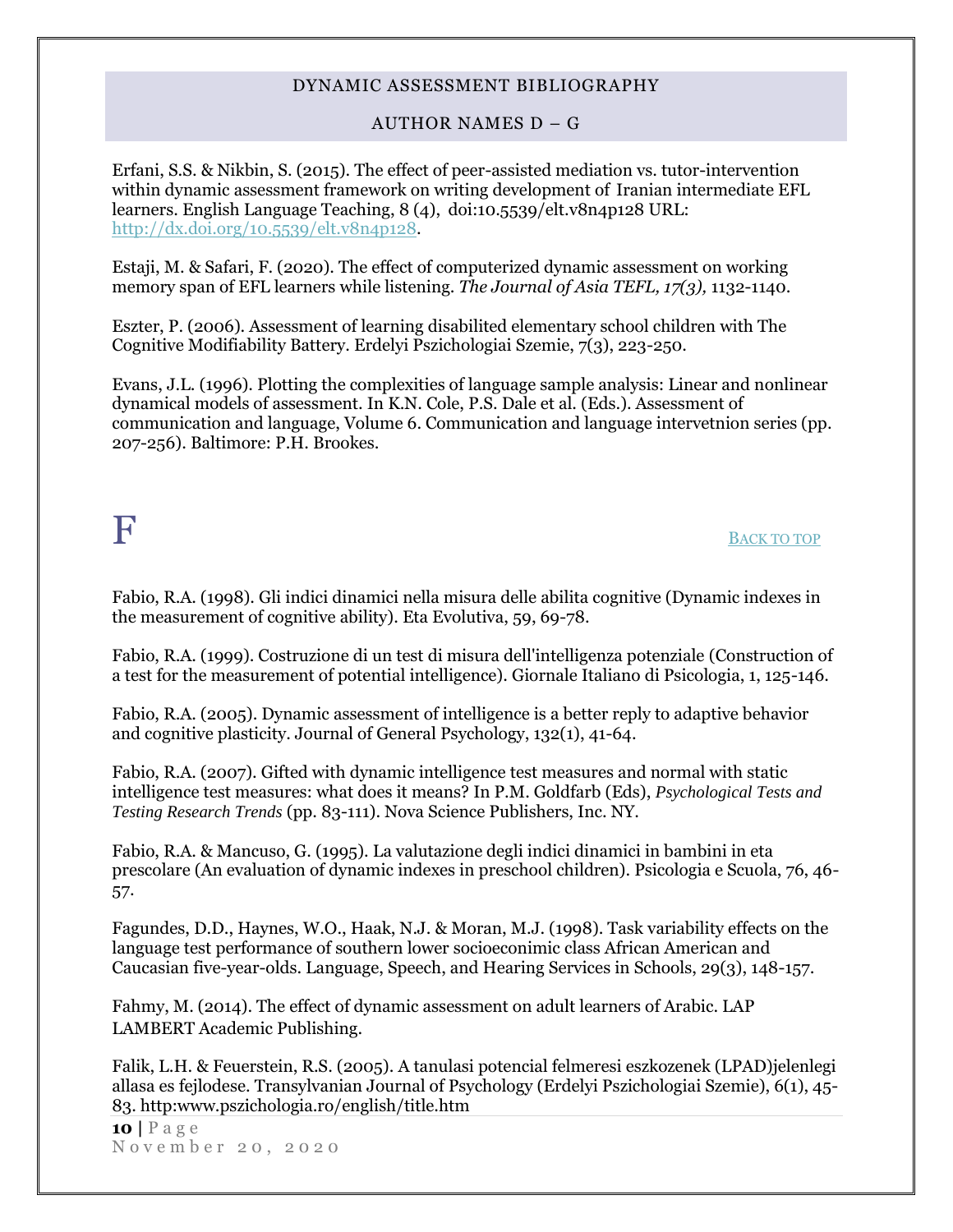AUTHOR NAMES D – G

Fani, T. & Rashtchi, M. (2015). Dynamic Assessment of Reading Comprehension Ability: Group or Individualized. *Education Journal, 4 (6),* 325-333.

Farangi, M. R., & Kheradmand Saadi, Z. (2017). Dynamic assessment or schema theory: The case of listening comprehension. *Cogent Education*, *4*(1), 1312078.

Fard, S.K. & Derakhshi, Z. (2019). On the role of dynamic assessment on promotion of writing linguistic accuracy among EFL learners: An interventionist model. *International Journal of Research in English Education,*

Farzizadeh, M. & Abdolahi, A. (2016). Clustering students by K-means. *International Journal of Computer Applications Technology and Research, 5(8), 530-532.* 

Fatemipour, H. & Fahimeh, J. (2015). The effect of dynamic-assessment on passive vocabulary of intermediate EFL learners. Journal of Educational and Management Studies, 5(1), 41-51.

Favazza, L.M (2016). *Scaffolding for success in dynamic assessment of narratives with Spanish-English bilingual children with and without specific language impairment.* Master of Arts thesis, University of Texas at Austin.

Fazlollahi, E., Marefat, F. & Vaezi, S. (2015). The application of dynamic assessment: Is it worth the effort? *Journal of Language Teaching and Research, 6(5), 985.*

Fazlollahi, E., Marefat, F., and Vaezi, S. (2015). The application of dynamic assessment: is it worth the effort? *J. Lang. Teach. Res.* 6, 985–992. doi: 10.17507/jltr.0605.10

Feldhusen, J.F. & Jarwan, F.A. (2000). Dynamic assessment of gifted students. In K.A. Heller, F.J. Moenks et al. (Eds.). International handbook of giftedness and talent (2nd ed.). (pp. 271- 327). New York: Elsevier Science.

Feng, M. & Heffernan, N. (2010). Can we get better assessment from a tutoring system compared to traditional paper testing? Can we have our cake (better assessment) and eat it too (student learning during the test)?" Intelligent Tutoring Systems. Springer Berlin Heidelberg.

Fenwick, R.J. (2000). Incorporating dynamic assessment in evaluation of adult learners. In T. Barer-Steiin (Ed.). The craft of teaching adults. Published by Culture Concepts.

Fenwick, T.J. (2000). Dynamic assessment: Putting Learners at the centre of evaluation. In T. Barer-Stein (Ed.) The craft of teaching adults. Toronto: Culture Concepts.

Fenwick, T.J. & Parsons, J. (1999). Using dynamic assessment in the social studies classroom. Canadian Social Studies, 34(1), 153-155.

Fernandez-Ballesteros, R. & Calero, M.D.: "Coaching" is not "Training". Issues in Education, 2001, 7 (2) 171-174.

**11 |** P a g e N o v e m b e r 2 0 , 2 0 2 0 Fernandez-Ballesteros, R. & Calero, M.D. (2000). The assessment of learning potential: The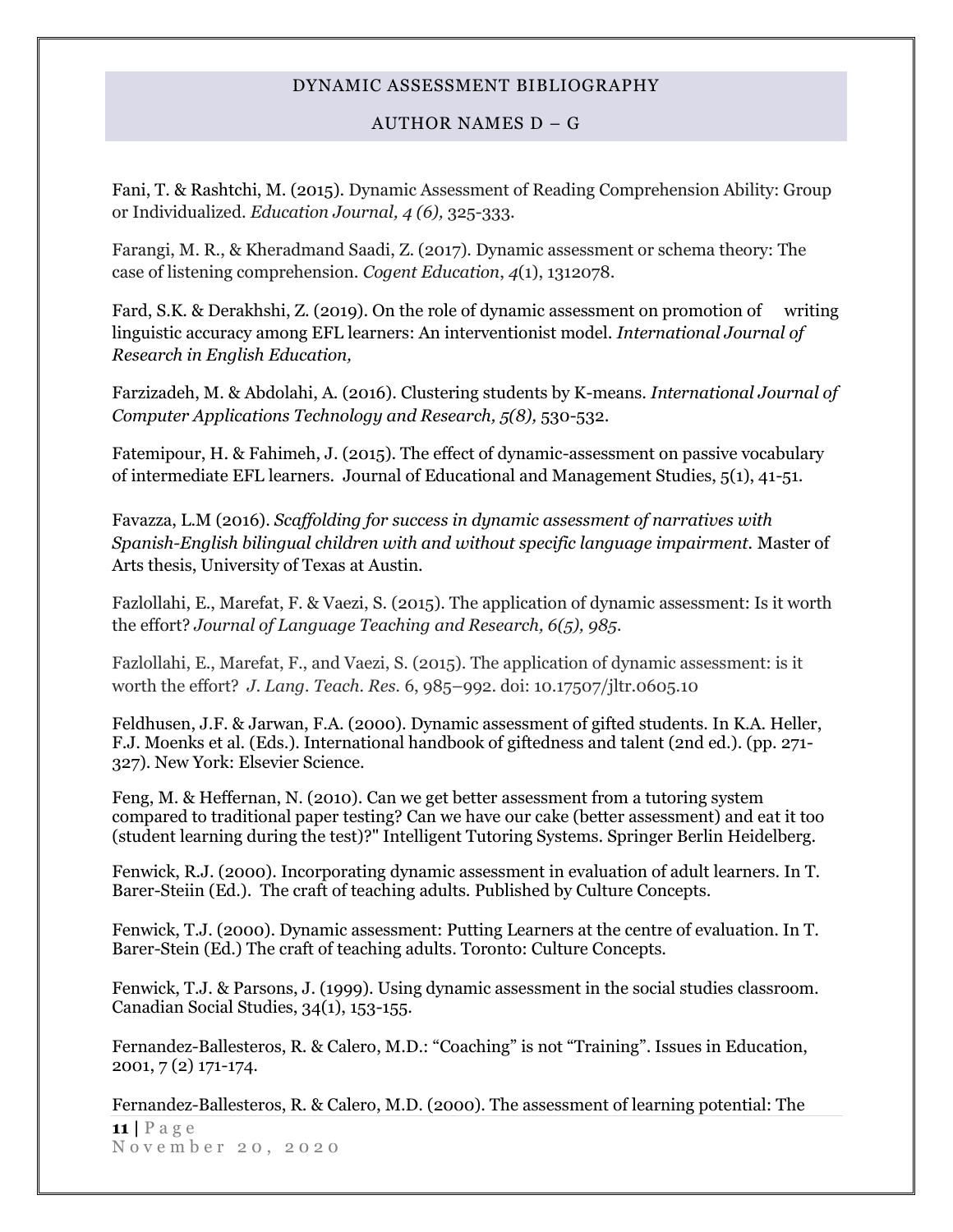#### AUTHOR NAMES D – G

EPA instrument. In C.S. Lidz & J.G. Elliott (Eds.). Dynamic assessment: Prevailing models and applications (pp. 293-323). Amsterdam: JAI/Elsevier Science.

Fernández-Ballesteros, R. & Calero, M.D.- Training Effects on Intelligence of Older Persons. Archives of Gerontology and Geriatrics, 1995 (20), 135-148.

Fernandez-Ballesteros, R. & Calero, M.D. Measuring Learning Potential. International Journal of Cognitive Education and Mediated Learning, 1993, 3 (1) 9- 20.

Fernández-Ballesteros, R. & Calero, M.D. Nuevos enfoques en la Medida de la Inteligencia: la evaluación del Potencial de Aprendizaje. En INTELIGENCIA Y COGNICION. Homenaje al Prof. YELA. Madrid, Ed. Complutense, 1992. Pgs. 567-590. ISBN: 84-7491-393-4

Fernández-Ballesteros, R., Calero, M.D., Campllonch, J.M., & Belchi, J. Epa III: Evaluación del Potencial de Aprendizaje. Ed. TEA, Madrid, 2000. ISBN 84-7174-607-7

Fernández-Ballesteros, R., Calero, M.D., Campllonch, J.M., & Belchi, J. Epa: Evaluación del Potencial de Aprendizaje. Ed. Mepsa, Madrid, 1987.

Fernández-Ballesteros, R., Calero, M.D., Campllonch, J.M., & Belchi, J. Epa: Evaluación del Potencial de Aprendizaje. Tercera edición revisada y ampliada. Ed. Mepsa, Madrid, 1990.-8

Fernandez-Ballesteros, R., Juan-Espinosa, M. Colom, R. & Calero, M.D.: Contextual and Personal Sources of Individual Differences in Intelligence: Empirical Results. En W. Tomic y J. Kingman (Eds.): Advances in Cognition and Educational Practice, vol. 4. N. York, JAI, 1997. Pgs. 221-274. ISBN: 0-7623-0105

Fernandez-Ballesteros, R., Zamarron, M.D., & Tarraga, L. (2005). Learning potential: A new method for assessing cognitive impairment. International Psychogeriatrics, 17(1), 119-128.

Fernandez-Ballesteros, R., Zamarron, M.D., Tarraga, L., Moya, R., & Iniguez, J. (2003). Cognitive plasticity in healthy, mild cognitive impairment (MCI) subjects and Alzheimer's disease patients: A research project in Spain. European Psychologist, 8 (3), 148-159.

Fernandez-Parra, A., Lopez-Rubio, S., Mata, S., Calero, M.D., Vives, M.C., Carles, R. & Navarro, E. (2013). Cognitive abilities, adjustment, and parenting practices in preschoolers with disruptive conduct problems. Electronic Journal of Research in Educational Psychology, 11(3, 577-602).

Ferrara, R.A., Brown, A.L., & Campione, J.C. (1986). Children's learning and transfer of inductive reasoning rules: Studies of proximal development. Child Development, 57, 1087-1099.

Feuerstein, R. (1968). The learning potential assessment device. In B.W. Richards (Ed.), Proceedings of the 1st Congress of the International Association for the Scientific Study of Mental Deficiency (pp. 562-565). Reigate (Surrey): M. Jackson.

Feuerstein, R. (1970a). Les differences de fonctionnement cognitif dans des groupes socioethniques differents. PhD. Thesis, Sorbonne, Paris.

**12 |** P a g e November 20, 2020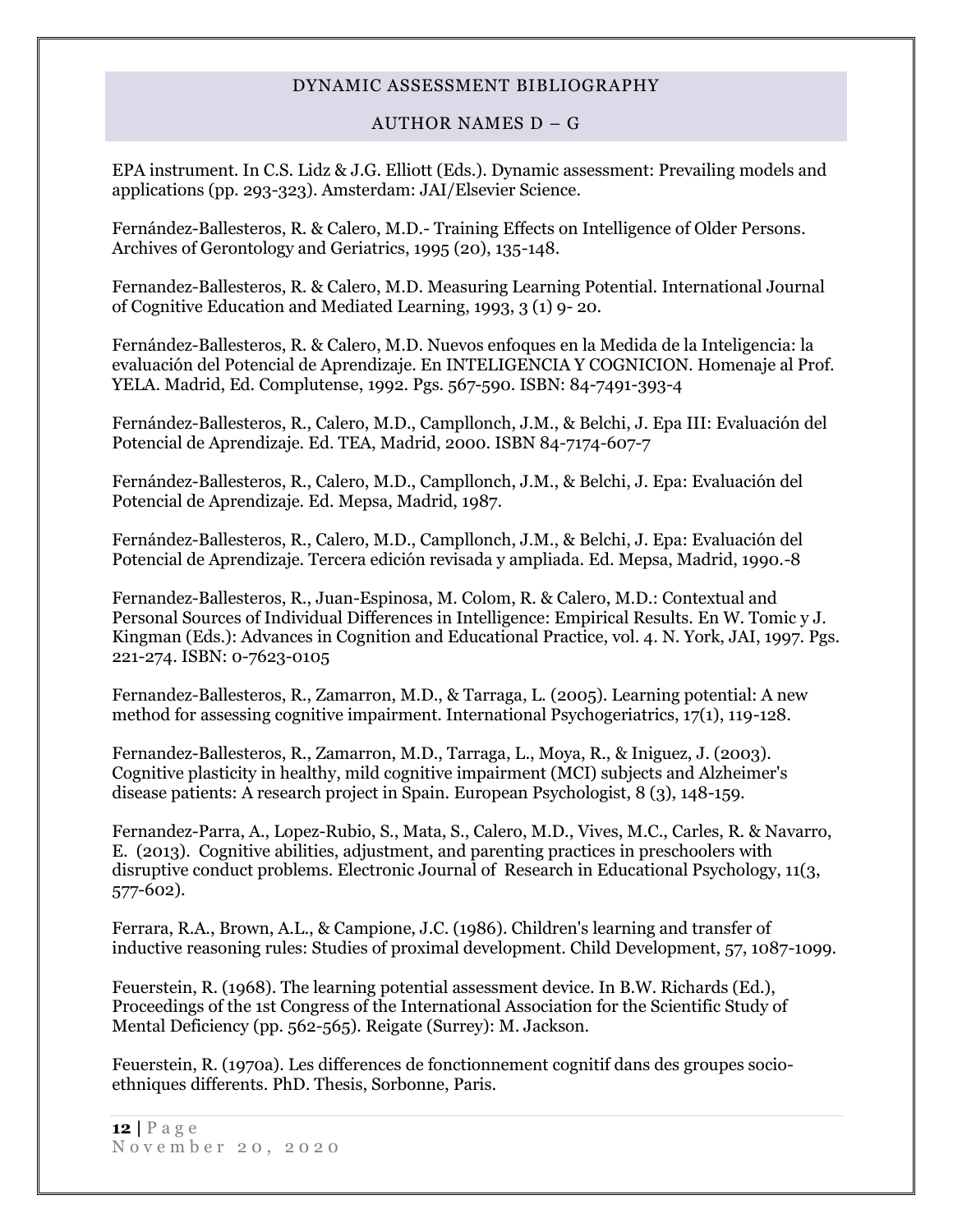#### AUTHOR NAMES D – G

Feuerstein, R. (1970b). A dynamic approach to the causation, prevention and alleviation of retarded performance. In H.C. Haywood (Ed.), Socio-cultural aspects of mental retardation (pp. 341-377). New York: Appleton-Century-Crofts.

Feuerstein, R. (1972). Cognitive assessment of the socioculturally deprived child and adolescent. In L.J. Cronbach & P. Drenth (Eds.). Mental tests and cultural adaption (pp. 265-275). Den Haag: Mouton.

Feuerstein. R. (1973). Cognitive assessment of the socioculturally deprived child and adolescent. In L.L. Cronbach & P. Drenth (Eds.), Mental tests and cultural adaptation (pp. 265-275). The Hague: Mouton.

Feuerstein, R. (1976). Dynamic assessment of cognitive modifiability in retarded performers. The Learning Potential Assessment Device. In B.B. Wolman (Ed.), International Encyclopedia of Neurology, Psychiatry, Psychoanalysis and Psychology, Section XII. New York.

Feuerstein, R. (1985). The importance of the role of assessment in successful integration programmes: A dynamic alternative to traditional psychometric approaches. Educational & Child Psychology, 2(3), 138-144.

Feuerstein, R., Falik, L, & Feuerstein, Ra. (1998). Feuerstein's LPAD. In R. Samuda (Ed.), Advances in Cross-cultural assessment. Thousand Oaks, CA: Sage.

Feuerstein, R., Falik, L.H., & Feuerstein, R.S. (2015). Changing minds and brains: The legacy of Reuven Feuerstein. Higher thinking and cognition through mediated learning. NY: Teachers College Press.

Feuerstein, R. & Feuerstein, R.S. (2001). Is dynamic assessment compatible with the psychometric model? In A.S. Kaufman & N.L. Kaufman (Eds.). Specific learning disabilities and difficulties in children and adolescents: Psychological assessment and evaluation (pp. 218-246). New York: Cambridge University Press.

Feuerstein, R., Feuerstein, R.S. & Falik, L.H. (2010). Beyond smarter. NY: Teachers College Press.

Feuerstein, R. & Feuerstein. S. (1991). Mediated learning experience: A theoretical review. In R. Feuerstein, P.S. Klein & A.J. Tannenbaum (Eds.). (1991). Mediated learning experience (MLE): Theoretical, psychosocial, and learning implications (pp. 3-51). London: Freund Publishing House, LTD.

Feuerstein, R., Feuerstein, R.S., Falik, L.H., & Rand, Y. (2002). The dynamic assessment of cognitive modifiability: The Learning Propsensity Assessment Device: Theory, instruments and techniques. Jerusalem: International Center for the Enhancement of Learning Potential.

Feuerstein, R., Feuerstein, R., & Gross, S.(1997). The Learning Potential Assessment Device. In D.P. Flanagan, J.L., Genshaft, & P. Harrison (Eds.). Contemporary intellectual assessment theories, tests, and issues (pp. 297-313). New York: Guilford.

Feuerstein, R., Haywood, H. C., Rand, Y., Hoffman, M. B., & Jensen, M. (1982). Examiner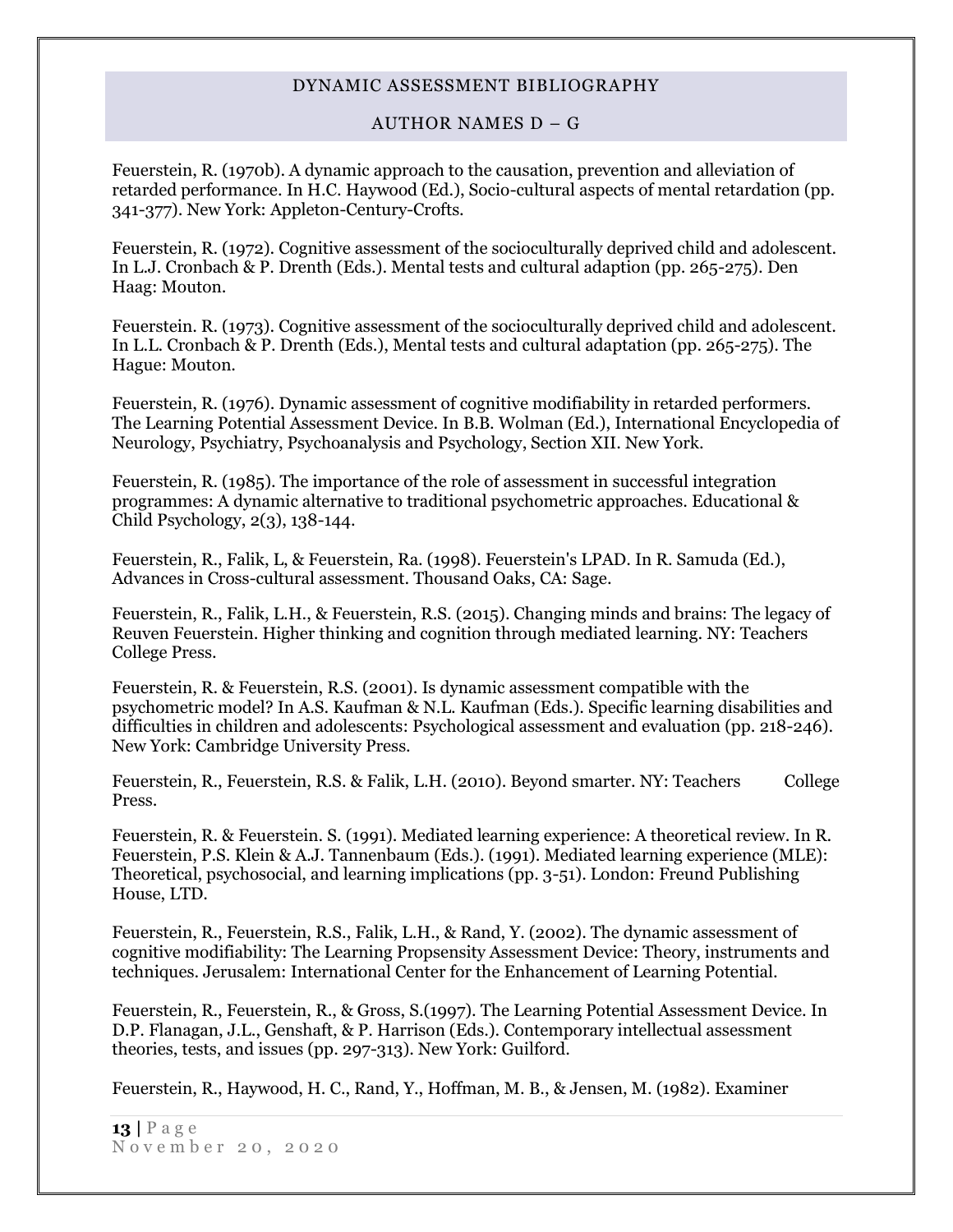#### AUTHOR NAMES D – G

manuals for the Learning Potential Assessment Device. Jerusalem: Hadassah-WIZO-Canada Research Institute. (Revised 1983, 1984, 1986).

Feuerstein, R., Hoffman, M.B., Rand, Y., Jensen, M.R., Tzuriel, D. & Hoffman, D.B. (1986). Learning to learn: Mediated learning experiences and instrumental enrichment. Journal for Special Services in Schools, 3, 49-82.

Feuerstein, R., Hoffman, M.B., Rand, Y. & Miller, R. (1980). Instrumental enrichment. Baltimore: University Park Press.

Feuerstein, R., Klein, P. & Tannenbaum, A.(1991). (Eds.), Mediated Learning Experience. Theoretical, psychosocial, and learning implications. Tel Aviv and London: Freund.

Feuerstein, R., Kozulin, A., & Falik, L.H. (2005). Kulturalis kulonbsegek es kulturalis deprivacio tukrozodese as izraelbe bevandorolt etiop gyerekek dinamikus felmereseben. Transylvanian Journal of Psycholoogy (Erdelyi Pszichologiai Szemie), 6(1), 1-23. http://www.pszichologia.ro/english/title.htm

Feurstein, R., Rand, Y., Haywood, C., Hoffman, M., & Jensen, M. (1983) Learning Potential Assessment Device Manual. Unpublished document, Haddasah-Wizo Research Institute, Jerusalem.

Feuerstein, R., Rand, Y. & Hoffman, M.B. (1979). The dynamic assessment of retarded performers: The learning potential assessment device: Theory, instruments, and techniques. Baltimore: University Park Press.

Feuerstein, R., Rand, Y., Jensen, M.R., Kaniel, S., & Tzuriel, D. (1987). Prerequisites for assessment of learning potential. In C.S. Lidz (Ed.). Dynamic assessment: An interactional approach to evaluating learning potential (pp. 35-51). New York: Guilford.

Feuerstein, R., Rand, Y., Jensen, M., Kaniel, S., Tzuriel, D., Ben-Shachar, N. & Mintzker, Y. (1986). Learning potential assessment. Special Services in the Schools, 2, 85-106.

Feuerstein, R. & Shalom, H. (1967). Methods of assessing the educational levelof socially and culturally disadvantaged children. Megamot, nos. 2-3, 177-187 (in Hebrew).

Feuerstein, R., & Shalom, H. (1968). The Learning Potential Assessment Device. In B.W. Richards (Ed.), Proceedings of the First Congress of the International Association for the Scientific Study of Mental Deficiency. Reigate, UK: Michael Jackson.

Feuerstein, R., Tzuriel, D., Cohen, S., Cagan, A., Yosef, L., & Devishem, H. (2017). Academic integration of students of Ethiopian origin in Israeli universities. *Canada International Conference on Education (CICE-2017),* 588-589.

Feuerstein, R.S. (2000). Dynamic cognitive assessment and the instrumental enrichment program: Origins and development. In A. Kozulin & Y. Rand (Eds.). Experience of mediated learning: An impact of Feuerstein's theory in education and psychology (pp. 147-165). Elmsford, NY: Pergamon.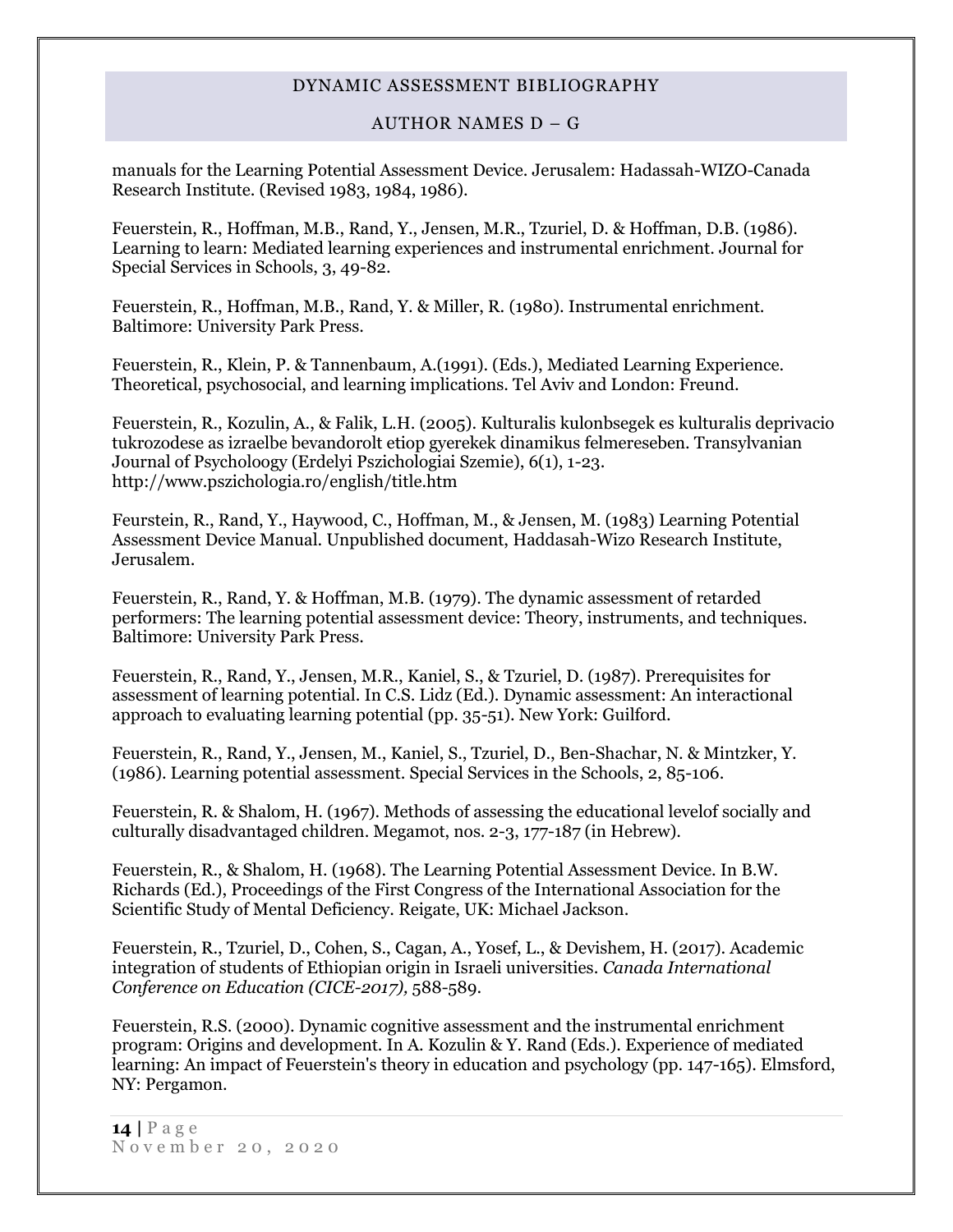#### AUTHOR NAMES D – G

Ferriolli, S.H.T, Linhares, M.B.M., Loureiro, S.R., et al. (2001). Indicators of learning potential obtained through assisted assessment. Psicol. Reflex. Crit. [online], 2001, vol.14,

Ficano, S. (2017). The role of collaboration and performance-based assessment in engaging learners to promote real world proficiency in foreign languages for an increasingly multilingual world. Unpublished doctoral dissertation, Wayne State University, ProQuest Dissertations Publishing, 10258156.

Fiestas, C.E. (2009). The dynamic assessment of narratives: A bilingual study. DIssertation Abstracts International: Section B: The Sciences and Engineering. 69(12-B), p. 7460.

Fisher, A.J. & Boswell, J.F. (2016, in Press). Enhancing the Personalization of psychotherapy with dynamic assessment and modeling.

Fiszdon, J.M., Johannesen, J.K. (2010). Comparison of computational methods for the evaluation of learning potential in schizophrenia**.** *J. Int. Neuropsychol. Soc., 16*, 613–620.

Fiszdon, J.M., McClough, J.F., Silverstein, S.M., Bell, M.D., Jaramillo, J.R., & Smith, T.E. (2006). Learning potential as a predictor of readiness for psychosocial rehabilitation in schizophrenia. *Psychiatry Research*, 143- 159-166.

Fleer, M. (2015). Developing an assessment pedagogy: The tensions and struggles in retheorising assessment from a cultural-historical perspective. Assessment in Education: Principles, Policy & Practice, 22(2), 224-246.

Filickova, M., Ropovik, I., Bobakova, M. & Kovalcikova, I. (2015). The relationship between fluid intelligence and learning potential: Is there an interaction with attentional control? *Journal of Pedagogy, 6(1*), 25-41.

Filickova, M., Kovalcikova, I & Ropovik, I. (2016). Dynamic assessment of learning potential in standard and talented children. *Civitas et Lex*, 1((0, 23-34.

Fisher, A. J. & Boswell, J.F. (2016).. Enhancing the personalization of psychotherapy with dynamic assessment and modeling. *Assessment,* 23(4). 496-506.

Flor-Madel, H. (2008). Relationship between early writing and phonological working memory among kindergarten children: Dynamic versus static assessment. Journal of Cognitive Education and Psychology, 7(2), 296-297.

Flynn, S.A. (2005). A sociocultural perspective on an inclusive framework for the assessment of children with an autistic spectrum disorder within mainstream settings. Educational and Child Psycholog, 22(1), 40-50.

Foisack, E. (2005). Deaf children's concept formation in mathematics. Journal of Cognitive Education and Psychology, 4(3), 375-376.

Fong, K.N.K. & Howie, D. (2007). Metacomponential assessment and training in real-life problem solving. Journal of Cognitive Education and Psychology, 6 (2), 165-193.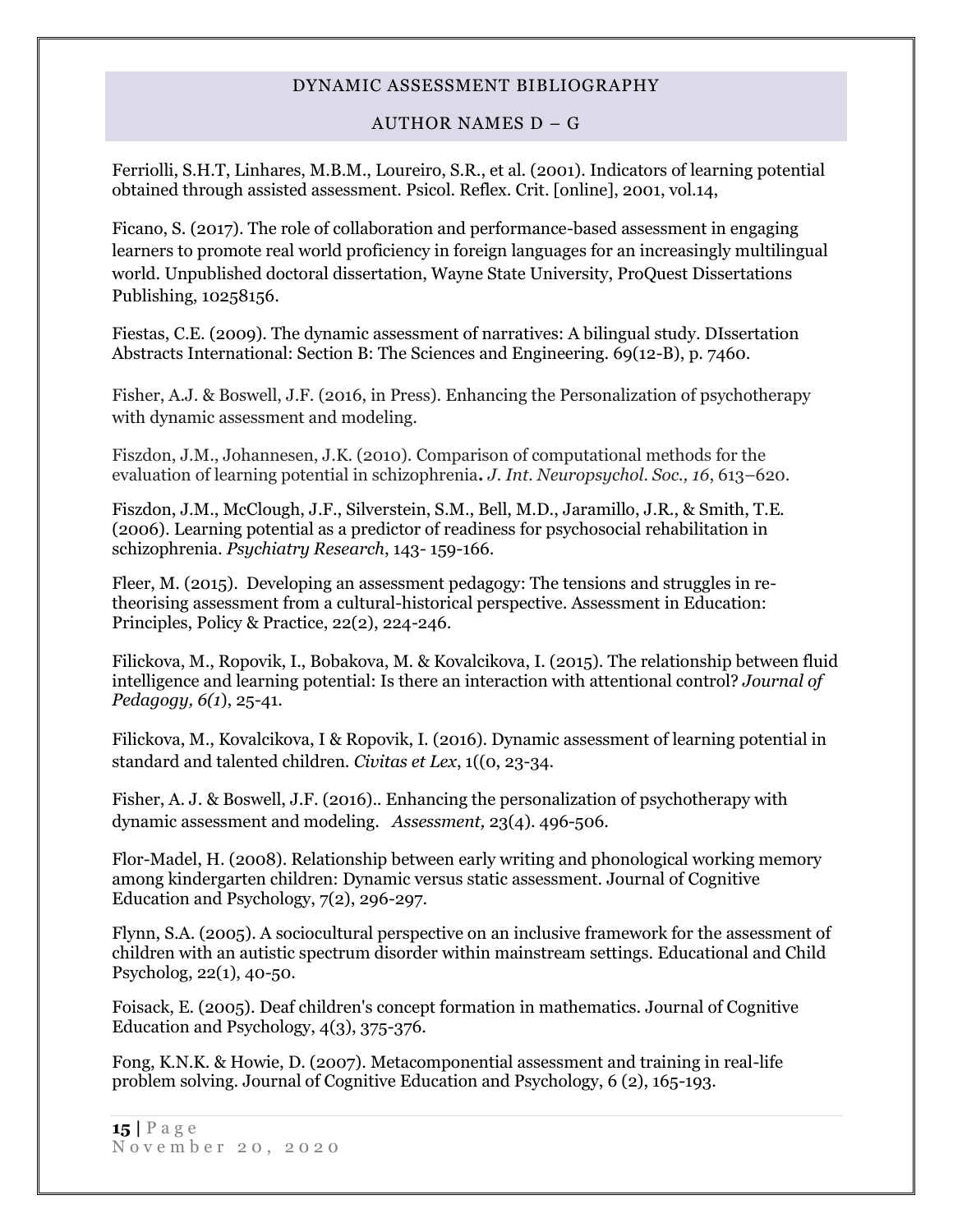### AUTHOR NAMES D – G

Fonseca, V., Cunha, A. C. B., & Enumo, S. R. F. (2002). O desenvolvimento cognitivo da criança com deficiência visual e suas perspectivas de avaliação: da abordagem padronizada à avaliação dinâmica (The cognitive development of visual impairment child and their evaluation perspectives: from static to dynamic assessment). Revista de Educação Especial e Reabilitação, Lisboa, Portugal, v. 9, n. 1-2, p. 75-91.

Fosnot, C. (2010). *Models of intervention in mathematics: Reweaving the tapestry*. Reston, VA: National Council of Teachers of Mathematics.

Fox, J. (2008). Alternative assessment. Encyclopedia of language and education. Springer US, 2240-2250.

Freeman, L. & Miller, A. (2001). Norm-referenced, criterion-referenced, and dynamic assessment: What exactly is the point? Educational Psychology in Practice, 17 (1), 3-16.

Frenkel, S. (2014). Metakognityviniai komponentai mokymosi mokytis požiūriu [Metacognitive components in learning to learn approaches]. International Journal of Psychology: A Biopsychosocial Approach (Tarptautinis psichologijos žurnalas: Biopsichosocialinis požiūris), issue: 14 / pages: 95-12,www.ceeol.com

Frenkel, S., & Nobile, D. (2014). Learning to Learn: Assessment of Metacognitive competencies. In 8th International Technology, Education and Development Conference-INTED 2014 (pp. 3749-3758).

Frerichs, R.J., Tuokko, H.A. (2005). A comparison of methods for measuring cognitive change in older adults. Archives of Clinical Neuropsychology, 20(3), 321-333.

Friedle, R.E. (1986). Assessment of learning potential using a modified version of the Coloured Progressive Matrices. Dissertation Abstracts International, 47(6-B). 2667.

Frisby, C.L. & Braden, J.P. (1992). Feuerstein's dynamic assessment approach: A semantic, logical, and empirical critique. Journal of Special Education, 26(3), 281-301.

Fuchs, D., Compton, D. L., Fuchs, L. S., Bouton, B. & Caffrey, E.(2011). The construct and predictive validity of a dynamic assessment of young children learning to read: Implications for RTI frameworks. Journal of Learning Disabilities, 44(4), 339-347

Fuchs, L.S., Compton, D.L., Fuchs, D., Hollenbeck, K.N., Craddock, C.F., & Hamlett, C.L (2008). Dynamic assessment of algebraic learning in predicting third graders' development of mathematical problem solving. Journal of Educational Psychology, 100(4), 829-250.

Fuchs, L. S., Compton, D. L., Fuchs, D, Hollenbeck, K.N.; Hamlett, C.L.& Seethaler, P. M. (2011). Two-stage screening for math problem-solving difficulty using dynamic assessment of algebraic learning. Journal of Learning Disabilities, 44(4), 372-380.

Fuchs L.S., Fuchs D., Seethaler P.M., Zhu N. (2019) Three Frameworks for Assessing Responsiveness to Instruction as a Means of Identifying Mathematical Learning Disabilities.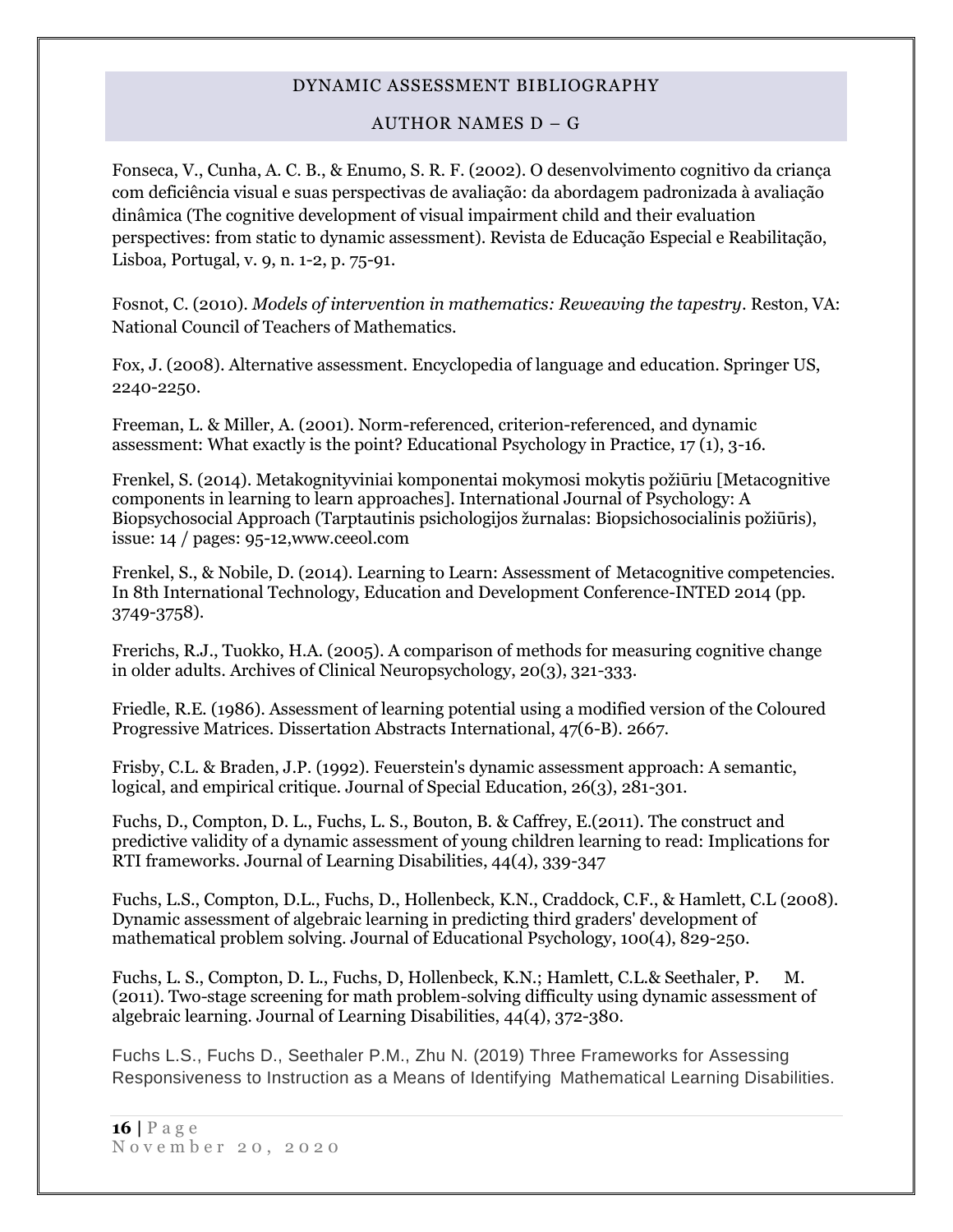### AUTHOR NAMES D – G

In: Fritz A., Haase V., Räsänen P. (eds) *International Handbook of Mathematical Learning Difficulties.* Springer, Cham

[Fuchs, L. S.;](http://psycnet.apa.org/index.cfm?fa=search.searchResults&latSearchType=a&term=Fuchs,%20Lynn%20S.) [Powell, S. R.;](http://psycnet.apa.org/index.cfm?fa=search.searchResults&latSearchType=a&term=Powell,%20Sarah%20R.) [Cirino, P. T.;](http://psycnet.apa.org/index.cfm?fa=search.searchResults&latSearchType=a&term=Cirino,%20Paul%20T.) [Schumacher, R. F..](http://psycnet.apa.org/index.cfm?fa=search.searchResults&latSearchType=a&term=Schumacher,%20Robin%20F.). Marrin, S; [Hamlett, C.L.;](http://psycnet.apa.org/index.cfm?fa=search.searchResults&latSearchType=a&term=Hamlett,%20Carol%20L.) Fuchs, D.; [Compton, D. L.;](http://psycnet.apa.org/index.cfm?fa=search.searchResults&latSearchType=a&term=Compton,%20Donald%20L.)& [Changas, P. C.](http://psycnet.apa.org/index.cfm?fa=search.searchResults&latSearchType=a&term=Changas,%20Paul%20C.) (2014). Does calculation or word-problem instruction provide a stronger route to prealgebraic knowledge? *Journal of Educational Psychology, 106(4), 990*- 1006.

Fuchs, D. & Fuchs, L.S. (2006). Introduction to Response to Intervention: What, why, and How valid is it? Reading Research Quarterly, 41(1), 93-99.

Fuchs, D., Fuchs, L.S. & Compton, D.L. (2005). Dynamic assessment for young at-risk readers. Unpublished test, Nashville, TN: Vanderbilt University.

Fuchs, D., Fuchs, L.S., Compton, D.L., Bouton, B., Caffrey, E., & Hill, L. (2007). Dynamic assessment as responsiveness to intervention. Teaching Exceptional Children, 39 (5), 58-63.

Fuchs, Douglas; Compton, Donald L.; Fuchs, Lynn S.; Bouton, Bobette; Caffrey, Erin The construct and predictive validity of a dynamic assessment of young children learning to read: Implications for RTI frameworks. Journal of Learning Disabilities, Vol 44(4), Jul-Aug 2011, 339-347.Fuchs, L. S.; Powell, S. R.; Cirino, P. T.; Schumacher, R. F... Marrin, S; Hamlett, C.L.; Fuchs, D.; Compton, D. L.; & Changas, P. C. (2014). Does calculation or word-problem instruction provide a stronger route to prealgebraic knowledge? Journal of Educational Psychology,106(4), 990-1006.

Fuchs, Lynn S.; Compton, Donald L.; Fuchs, Douglas; Hollenbeck, Kurstin N.; Hamlett, Carol L.; Seethaler, Pamela M. Two-stage screening for math problem-solving difficulty using dynamic assessment of algebraic learning. Journal of Learning Disabilities, Vol 44(4), Jul-Aug 2011, 372- 380.

Fulcher, G. & Davidson, F. (eds.)**. (**2012). *The Routledge Handbook of Language Testing.* New York: Routledge.

Fujita, T., Jones, K., & Miyazaki, M. (2018). Learners' use of domain-specific computer- based feedback to overcome logical circularity in deductive proving in geometry. ZDM Mathematics Education (2018). https://doi.org/10.1007/s11858-018-0950-4

<span id="page-16-0"></span> $G$ 

Gabrielle, S. (2017). *A professional decision you have to make': a sociocultural exploration of practice and impact within educational psychologists' use of dynamic assessment.* Unpublished doctoral thesis, University of Birmingham, College of Social Sciences, ID 7412.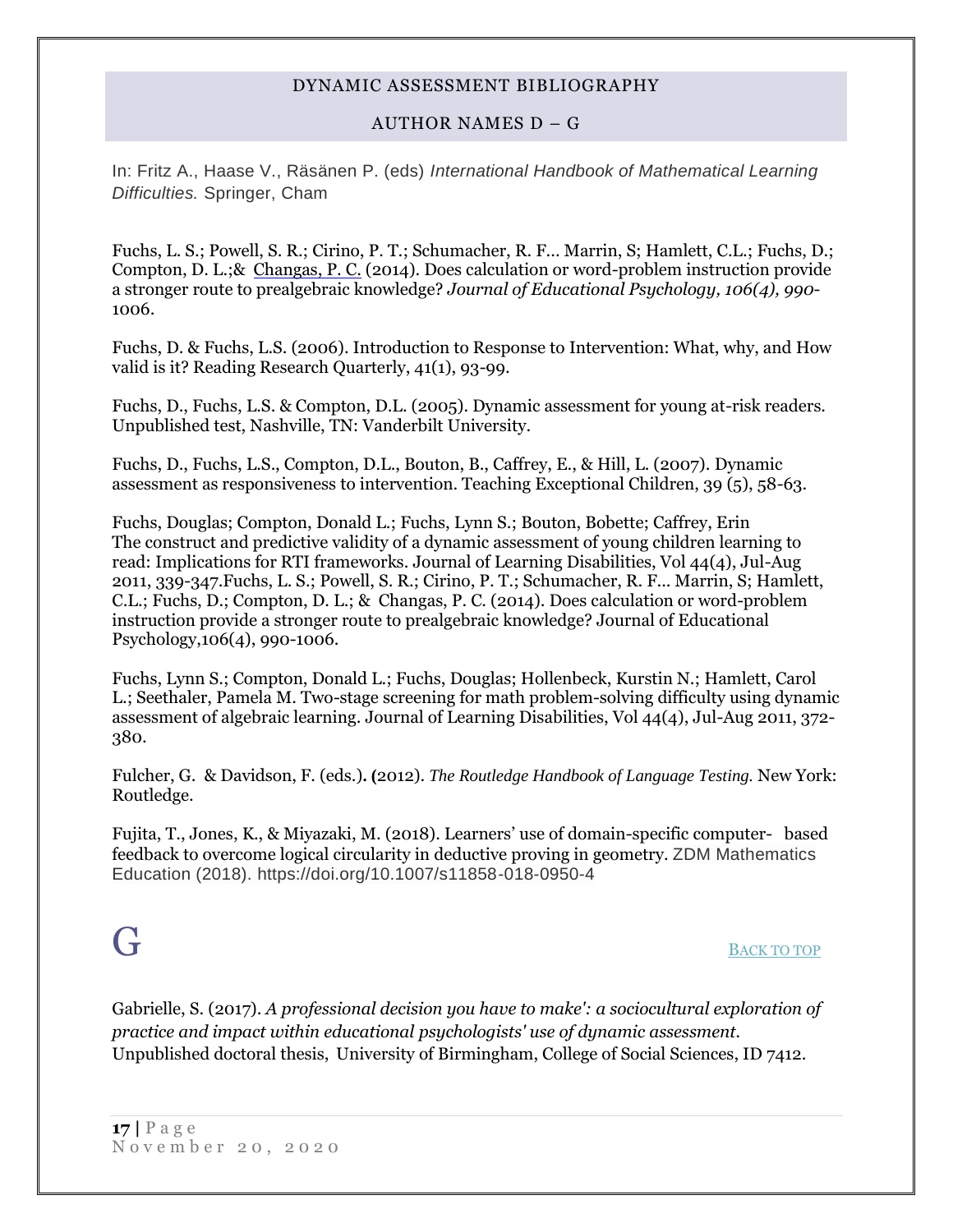#### AUTHOR NAMES D – G

Gallardo, Á. M. R., Suárez, N. R., Londoño, M. P. G., & de Rojas, A. E. B. (2011). CON DISCAPACIDAD INTELECTUAL. Revista Entornos, (24).

Gamlin, P.J. (1989). Issues in dynamic assessment/instruction. International Journal of Dynamic Assessment & Instruction, 1(1), 13-25.

Gamlin, P.J. (1996). Issues in dynamic assessment/instruction. In M.G. Luther, E.Cole, et al. (Eds.). Dynamic assessment for instruction: From theory to application (pp. 79-87). North York, ON: Captus.

Gamlin, P.J. & Koo, K-H.(19909). The Similarity Thinking Instrument (STI): An assessment of generalization skills in Korean, Korean-Canadian and Canadian children. International Journal of Dynamic Assessment & Instruction, 1(2), 6-36.

Gamlin, P.J. & Koo, K-H (1996). The Similarity Thinking Instrument (STI): An assessment of generalization skills in Korean, Korean-Canadian and Canadian children. In M. G. Luther, E. Cole, et al. (Eds.). Dynamic assessment for instruction: From theory to application (pp. 103- 126). North York, ON: Captus.

Ganji, M., Khoshsima, H., Farokhipour, S., & Sarani, A. (2020). Presenting and investigating the effect of a local model of dynamic assessment in diagnosing and removing learning difficulties of high school students in productive skills. *Journal of Foreign Language Research, 10(1),* 120- 134.

Garcia, M.D.C. (2004). Validez de la evaluacion del potencial de aprendizaje. Psicothema, 16(2), 217-222.

Garcia, O. & Wei, L. (2014). Translanguaging: Language, bilingualism and education. New York: Palgrave Macmillan.

Garcia, P.N. (2011). Dynamic assessment and the Spanish classroom: Implications for Teaching. Actas del IX Congreso Internacional de Linguistica General. Valladolid, Spain. June 21-23, 2010.

Garcia, O., Castillo-Ignaciio, B., & Arias- Trejo, N. (2017). Vocabulary and cognitive flexibility in people with Down Syndrome. *Advances in Speech-Language Pathology, 9(4),* 323-331.

Garner, B.K. (1992). Dynamic assessment and mediation of the cognitive structures of elementary students' studies. Dissertation Abstracts International, 53(2-A), 474.

Gediga, G. & Wiedl, K.H. (1996). Veranderungsmessung in der Dynamischen Testdiagnostic (Measurement of change in dynamic testing). In J. Guthke & K.H. Wiedl. Dynamisches Testen. Zur Psychodiagnostik der intraindividuallen Variabilitat (pp. 338-399). (Dynamic testing. The psychodiagnosis of intraindividual variability). Gottingen: Hogrefe.

Gediga, G. Schottke, H. & Wiedl, K.H. (1986). Latente Klassenanalyse und die Erfassung von Performanzveranderung bei einter dynamishen Version des fargien Matrizentests (Latent class analysis and the assessment of peformance change in a dynamic version of th Coloured Matrices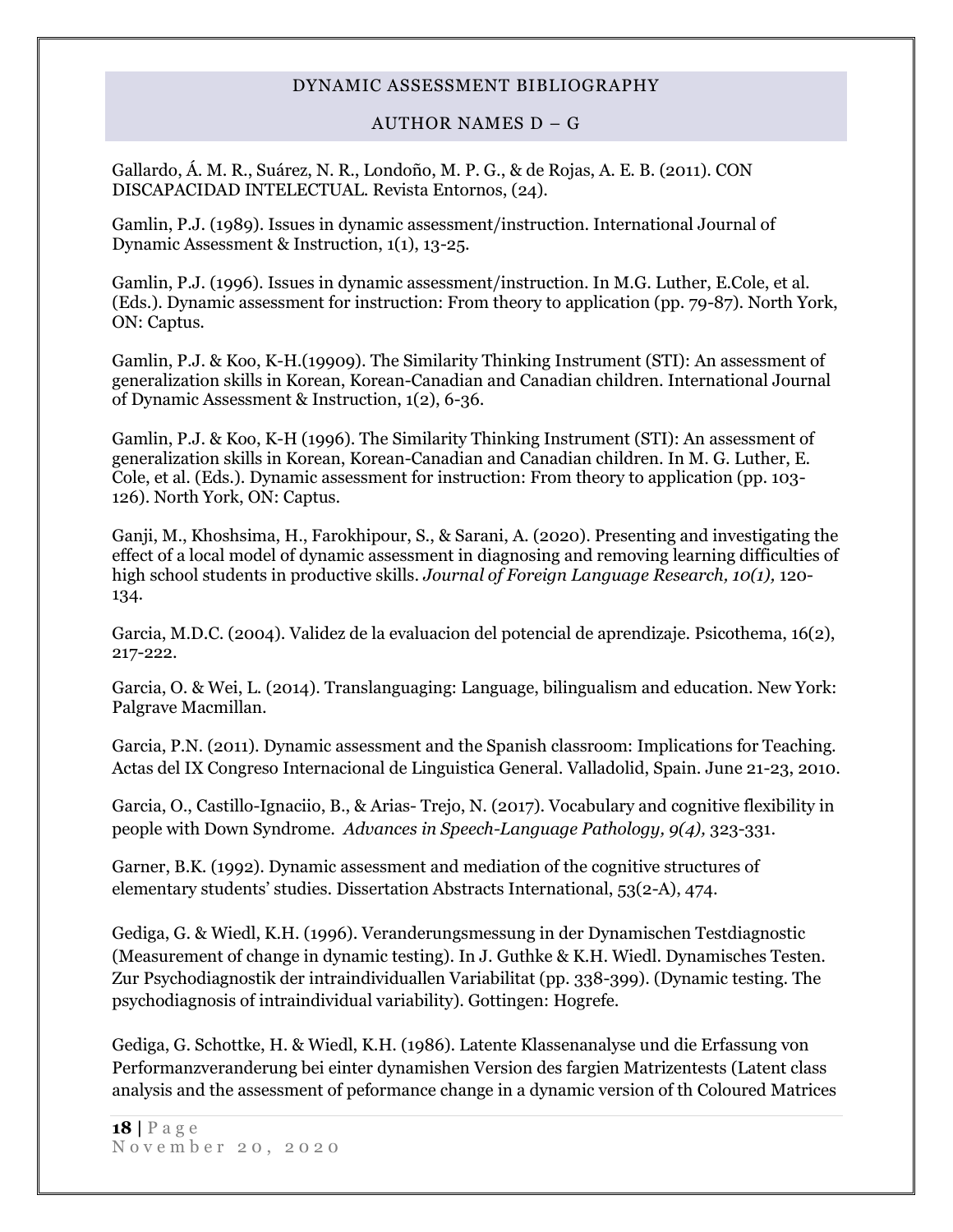#### AUTHOR NAMES D – G

Test). Vortrag auf der 35. Tagung der Deutschen Gesellschaft fur Psychologie in Heidelberg (Paper presented at the 36th conference of the German Association of Psychology, Heidelberg).

Gellert, A. & Arnbak, E. (2020). LSHSS predicting response to vocabulary intervention using dynamic assessment. Language Speech and Hearing Services in Schools, 51(4), 112-1223.

Gellert, A. & Elbro, C. (2015). Does a dynamic test of phonological awareness predict early reading difficulties? A longitudinal study from kindergarten through grade 1. *Journal of Learning Disabilities*, 1-11.

Gellert, A. & Elbro, C. (2018). Predicting reading disabilities using dynamic assessment of decoding before and after the onset of reading instruction: A longitudinal study from kindergarten through grade 2. *Annals of Dyslexia,* DOI: 10.1007/s11881- 018-0159-9.

Gellert, A.S. & Elbro, C. (2017). Try a little bit of teaching. A dynamic assessment of word decoding as a kindergarten predictor of word reading difficulties at the end of grade 1*. Scientific Studies of Reading, January*.

[Genova, Helen M.;](http://psycnet.apa.org/index.cfm?fa=search.searchResults&latSearchType=a&term=Genova,%20Helen%20M.) [Cagna, Christopher J.;](http://psycnet.apa.org/index.cfm?fa=search.searchResults&latSearchType=a&term=Cagna,%20Christopher%20J.) [Chiaravalloti, Nancy D.;](http://psycnet.apa.org/index.cfm?fa=search.searchResults&latSearchType=a&term=Chiaravalloti,%20Nancy%20D.) [DeLuca, John;](http://psycnet.apa.org/index.cfm?fa=search.searchResults&latSearchType=a&term=DeLuca,%20John) [Lengenfelder,](http://psycnet.apa.org/index.cfm?fa=search.searchResults&latSearchType=a&term=Lengenfelder,%20Jean)  [Jean](http://psycnet.apa.org/index.cfm?fa=search.searchResults&latSearchType=a&term=Lengenfelder,%20Jean) (Jan 2016) *Dynamic assessment of social cognition in individuals with multiple sclerosis: A pilot study. Journal of the International Neuropsychological Society, Vol 22(1), 83-88. http://dx.doi.org/10.1017/S1355617715001137*

[Genova, H. M.;](http://psycnet.apa.org/index.cfm?fa=search.searchResults&latSearchType=a&term=Genova,%20Helen%20M.) [Cagna, C. J.;](http://psycnet.apa.org/index.cfm?fa=search.searchResults&latSearchType=a&term=Cagna,%20Christopher%20J.) [Chiaravalloti, N. D.;](http://psycnet.apa.org/index.cfm?fa=search.searchResults&latSearchType=a&term=Chiaravalloti,%20Nancy%20D.) [DeLuca, J.;](http://psycnet.apa.org/index.cfm?fa=search.searchResults&latSearchType=a&term=DeLuca,%20John)& [Lengenfelder, J. \(2016\),](http://psycnet.apa.org/index.cfm?fa=search.searchResults&latSearchType=a&term=Lengenfelder,%20Jean) Dynamic assessment of social cognition in individuals with multiple sclerosis: A pilot study. Journal of the International Neuropsychological Society, 22(1), 83-88. http://dx.doi.org/10.1017/S1355617715001137

Gerber, M.M., Semmel, D.S., & Semmel, M.I. (1994). Computer-based dynamic assessment of multidigit multiplication. Exceptional Children, 61(2), 114-125.

Gerber, M.M. (2000). Dynamic assessment for students with learning disabilities: Lessons in theory and design. In C.S. Lidz & J.G. Elliott (Eds.). Dynamic assessment: Prevailing models and applications (pp. 263-292). Amsterdam: JAI/Elsevier Science.

Gettinger, M. (1984). Measuring time needed for learning to predict learning outcomes. *Exceptional Children, 51*(3), 244-248.

Ghahari, S., & Nejadgholami, G.S. (2019).Instructed assessment and assessed instruction: a review of dynamic assessment and ways forward. Educational Psychology in Practice 35 (4) DOI: 10.1080/02667363.2019.1617113

Ghahremani, D., & Azarizad, R. (2013). The effect of dynamic assessment on writing: Content and organization. International Research Journal of Applied and Basic Sciences, 4(4), 874-878; available online at 222.i4jabs.com

Ghanbarpour, M. (2017). A qualitative meta-synthesis of research on dynamic assessment of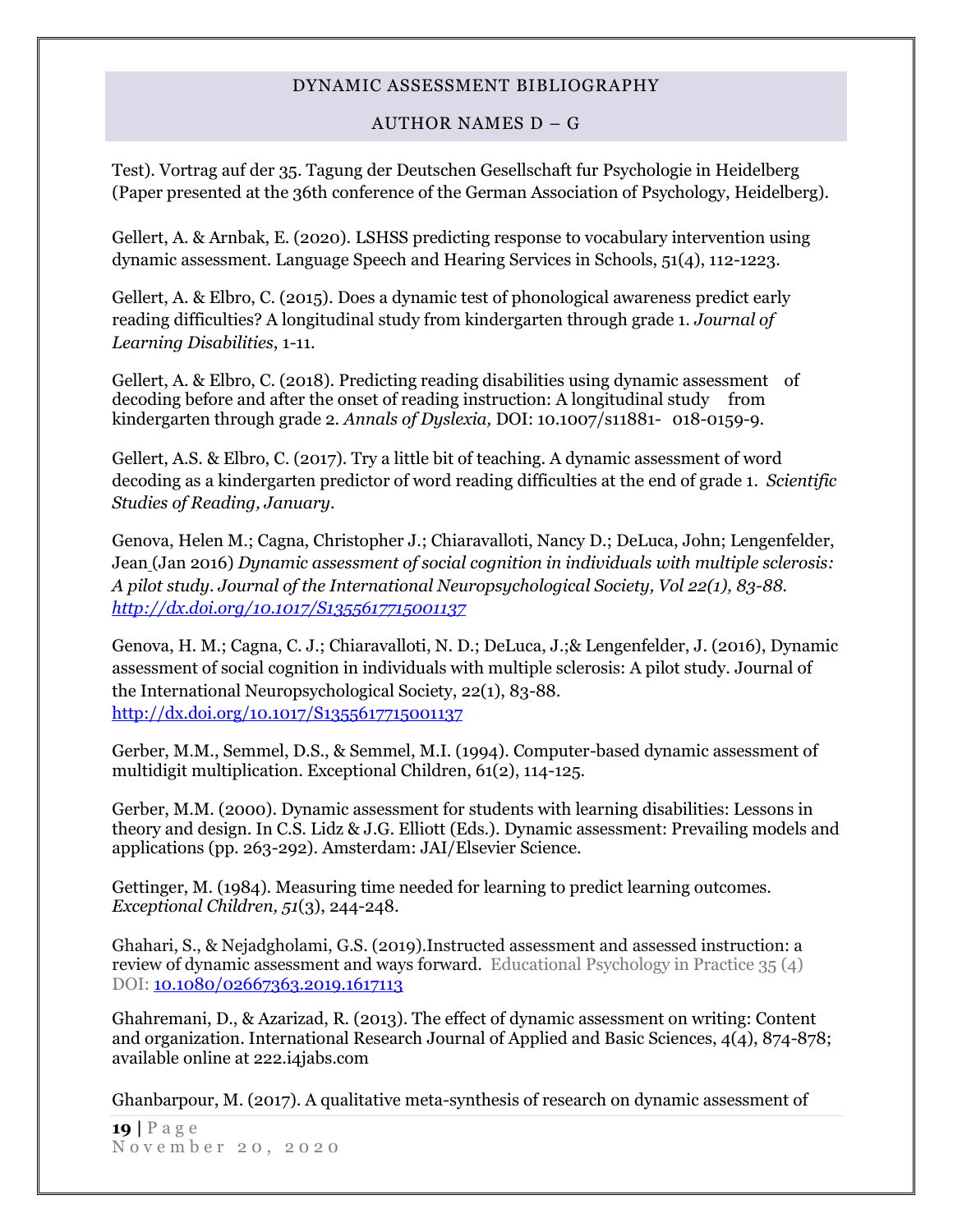#### AUTHOR NAMES D – G

second/foreign language learning: Implications for language teachers. *Journal of Language Teaching and Research, 8(4),* 731-741.

Gholamalian, M., Fumani, M.R.F.Q., & Nemati, A. (2014). The viewpoints of Iranian English Language Institutes' EFL teachers' applicability of dynamic assessment. International Journal of Language Learning and Applied Linguistics World, 7(4), 315-325.

Ghonsooly, B. & Hassanzadeh, T. (2019). Effect of interactionist dynamic assessment on English vocabulary learning: Cultural perspectives in focus*. Issues in Educational Research, 29(1)*. 70- 88.

Gholam-Reza, A. & Azadeh, Z. (2016). A study on the effect of dynamic assessment on EFL writing. *International Journal of Research in Social Sciences, 6(8),* 78-93.

Giannetti, R.A., Klinger, D.E., Johnson, J.H., & Williams, T.A. (1976). The potential for dynamic assessment systerms using on-line computer technology. *Behavior Research Methods & Instrumentation, 8*(2), 101-103.

Gibson, T. A., Jarmulowisz, L., & Oller, D. K. (2017). Difficulties using standardized tests to identify the receptive expressive gap in bilingual children's vocabularies. *Bilingualism: Language and Cognition*, 1-12.

Gillam, R., & Peña, E. (1995). Clinical education: A social constructivist perspective*. The Supervisors' Forum, 2*, 24-29.

Gillam, R., Peña, E., & Miller, L. (1999). Dynamic assessment of narrative and expository texts. *Topics in Language Disorders, 20*(1) 15-29.

Gillam, S., Laing, F., Fargo, J., Foley, B. & Olszewski, A. (2011). A nonverbal phoneme deletion task administered in a dynamic assessment format. Journal of Communication Disorders, 44(2), 236-245.

Gillam, Sandra Laing; Fargo, Jamison; Foley, Beth; Olszewski, Abbie. A nonverbal phoneme deletion task administered in a dynamic assessment format. Journal of Communication Disorders, Vol 44(2), Mar-Apr 2011, 236-245.

Gillam, S. L., Fargo, J., Foley, B., & Olszewski, A. (2011). A nonverbal phoneme deletion task administered in a dynamic assessment format. Journal of Communication Disorders, 44(2), 236-245. doi: [http://dx.doi.org/10.1016/j.jcomdis.2010.11.003](http://psycnet.apa.org/doi/10.1016/j.jcomdis.2010.11.003)

Gillam, S. L. & Ford, M.B. (2012). Dynamic assessment of phonological awareness for children with speech sound disorders. Child Language Teaching and Therapy, 28(3), 297-306.

Gillam, S. L. & Ford, M. B. (2012). Dynamic assessment of phonological awareness for children with speech sound disorders. Child Language Teaching and Therapy, 28(3), 297-308.

Gillam, S. L., Fargo, J., Foley, .B., & Olszewski, A. (2010). A nonverbal phoneme deletion task administered in a dynamic assessment format. *Journal of Communication Disorders, 44(2),*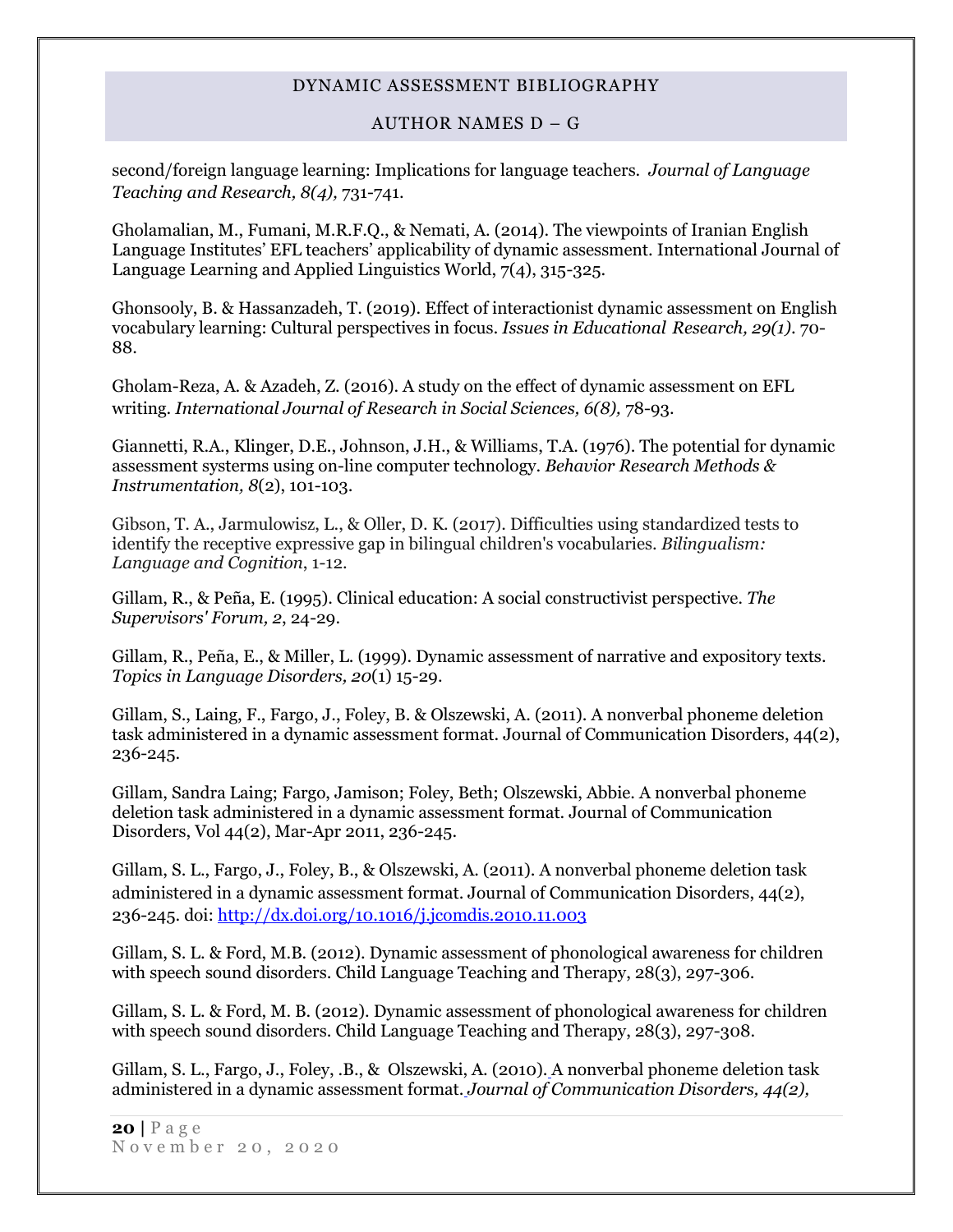#### AUTHOR NAMES D – G

236-245.

Gillon, G., Hyter, Y, Fernandes, F.D., Ferman, S., Hus, Y., Petinou, K., Segal, O., Tumanova, T., Vogindroukas, I., Westby, C., & Westerveld, M. (2017). International Survey of Speech-Language pathologists' practices in working with children with autism spectrum disorder. *Folia Phoniatrica et Logopaedica, 69*, 8-19.

Gipps, C. (2002). Sociocultural perspectives on assessment. In G. Wells & G. Claxton (Eds.). Learning for life in the 21st century: Sociocultural perspectives on the future of education (pp. 73-83). Malden, MA: Blackwell.

Glaspey, A.M. (2006). *Dynamic assessment in phonological disorders: The Scaffolding Scale of Stimulability*. Unpublished doctoral dissertation, University of Washington, Seattle, Washington.

Glaspey, A. M., MacLeod, Andrea A. N. (2010). [Multi-dimensional approach to gradient change](http://www.ingentaconnect.com/search/article?title=%22dynamic+assessment&title_type=tka&year_from=1998&year_to=2009&database=1&pageSize=50&index=17)  [in phonological acquisition: A case study of disordered speech development.](http://www.ingentaconnect.com/search/article?title=%22dynamic+assessment&title_type=tka&year_from=1998&year_to=2009&database=1&pageSize=50&index=17) *[Clinical Linguistics](http://www.ingentaconnect.com/content/apl/tclp)  [& Phonetics](http://www.ingentaconnect.com/content/apl/tclp)*, *24*(4-5), 283-299.

Glaspey, A.M. & Stoel-Gammon, C (2005). Dynamic assessment in phonological disorders: The Scaffolding Scale of Stimulability. *Topics in Language Disorders, 25*(3), 220-230.

Glaspey, A. & Stoel-Gammon, C. (2007). A dynamic approach to phonological assessment. *Advances in Speech Language Pathology, 9*(4), 286-296.

Glazzard, J. (2017). The Necessity for Assessment and Management of Speech, Language and Communication Needs to Take Account of Cultural and Multilingual Diversity. *International Journal of Learning, Teaching and Educational Research*, *16*(2).

Glutting, J.J. & McDermott, P.A. (1990). Childhood learning potential as an alternative to traditional ability measures. *Psychological Assessment, 2*(4), 398-403.

Golisz, K.M. (1998). Dynamic assessment and multicontext treatment of unilateral neglect. *Topics in Stroke Rehabilitation, 5*(1), 11-28.

Gonzalez, J.E., Goetz, E.T., Hall, R.J., Payne, T., Taylor, A.B., Kim, M. & McCormick, A.S. (2011). An evaluation of Early Reading first (ERF) preschool enrichment on language and literacy skills. *Reading and Writing, 24*(3), 253-284.

Goldstein, B.A. & Gildersleeve-Neumann, C.E. (June 23, 2015). Bilingualism and speech sound disorders. Specific Language Impairment/Speech Sound Disorder, Springer International Publishing,

Gomez-Perez, M.M., Mata, S., Serrano, F., & Calero, M.D. (2020). Wisconsin Card Sorting Test-Learning Potential: Usefulness for Assessing Children with Autism Spectrum Disorder. Journal of Autism and Developmental Disorders, DOI: [10.1007/s10803-020-04488-2](https://www.researchgate.net/deref/http%3A%2F%2Fdx.doi.org%2F10.1007%2Fs10803-020-04488-2?_sg%5B0%5D=HJmumhS4dEaDN2ldgl1QIF5AZPL1r72v76iuJmQJGyr08jFwI8Ygo_hkk50ZeJr0nkmr7K_UuSyJKkVK-8uubdY4XQ._6_nyLjVjNLOkdJScJzE8tuSIlXmX13bw72DUvpx5iYZrXA19YxFSDGc9oQ3yNqi7NwgtY7hCoWLN0I4NN9MVA)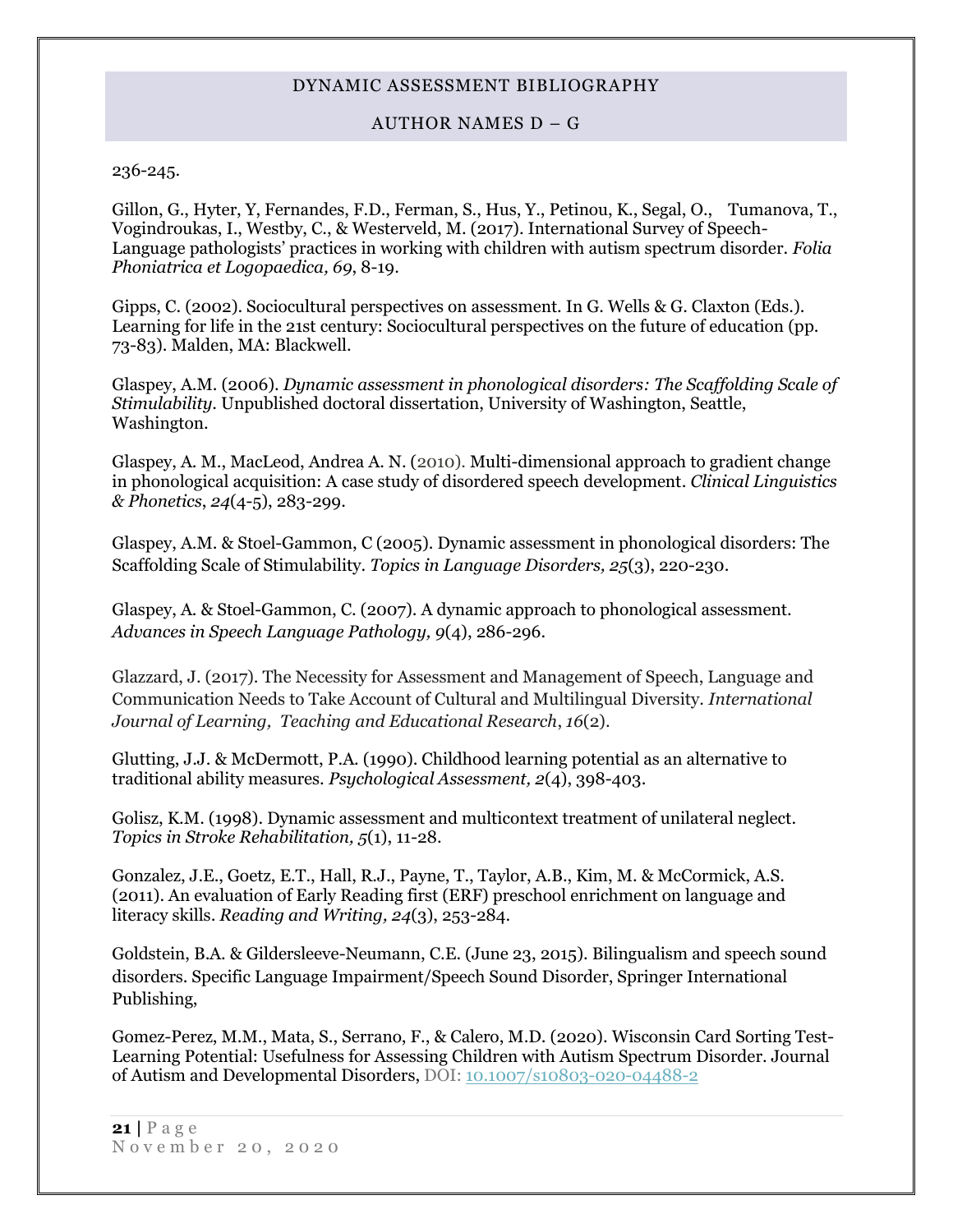#### AUTHOR NAMES D – G

Gordon, J. E. & Haywood, H. C. (1969). Input deficit in cultural-familial retardates: Effect of stimulus enrichment. *American Journal of Mental Deficiency, 73*, 604-610.

Gordon, E.W. & Rajagopalan, K. (2016). New approaches to assessment that move in the right direction. In.E.W. Gordon & K. Rajagopalan (Eds.). *The testing the learning revolution: The future of assessment in education.* (107-146). Springer.

Gorman, B.K. (2015). Dynamic assessment with bilinguals: A focus on increasing clinicians' confidence. *Perspectives on Communication Disorders and Sciences in Culturally and Linguistically Diverse Populations, 22(3),* 112-121.

Gorman, B.N. (2015). Dynamic assessment with bilinguals: A focus on increasing clinicians' confidence*. Perspectives on communication disorders and sciences in culturally and linguistically diverse populations, 22(3),* 112-121,

Graaf, J., Segers, E., & Verhoevan. L. (2015). Scientific reasoning abilities in kindergarten: Dynamic assessment of the control of variables strategy. Instructional Science, Jan. 24, 2015.

Graham, L., Berman, J., & Anne Bellert, A. (2015). Sustainable Learning: Inclusive Practices for 21st Century Classrooms. Cambridge, UK: Cambridge University Press.

Granott, N. (2005). Scaffolding dynamically towards change. Previous and new perspectives. *New Ideas in Psychology, 23*, 140-151.

Green, M.F., Llerena, K., & Kern, R.S. (2015). The 'right stuff' revisited: What have we learned about the determinants of daily functioning in schizophrenia? Schizophrenia Bulletin, online March 7, 2015. doi: 10.1093/schbul/sbv018

Green, R. & Birch, S. (2018). Ensuring quality in EPs' use of dynamic assessment: a Delphi study. *Educational Psychology in Practice.*

Greene, K. J., Bedore, L. M., & Peña, E. D. (2014). Bilingual children's use of lexical strategies under narrative monologue and dialogue conditions. Language and Sociocultural Theory, 1(2), 101-124.

Greenberg, K.H. (2000). Inside professional practice: A collaborative, systems orientation to linking dynamic assessment and intervention. In C.S. Lidz & J.G. Elliott (Eds.). Dynamic assessment: Prevailing models and applications (pp. 489-519). Amsterdam: JAI/Elsevier Science.

Greenberg Lyons, B., (1984). Defining a Child's Zone of Proximal Development: Evaluation Process for Treatment Planning. *American Journal of Occupational Therapy. 38*(7), p.446-451.

Grigorenko E. L. (2009). Dynamic assessment and response to intervention: two sides of one coin. *Journal of learning disabilities*, *42*(2), 111–132. https://doi.org/10.1177/0022219408326207

Grigorenko. E. & Sternberg, R.J. (1998a). Dynamic testing. *Psychological Bulletin, 124*(1), 75-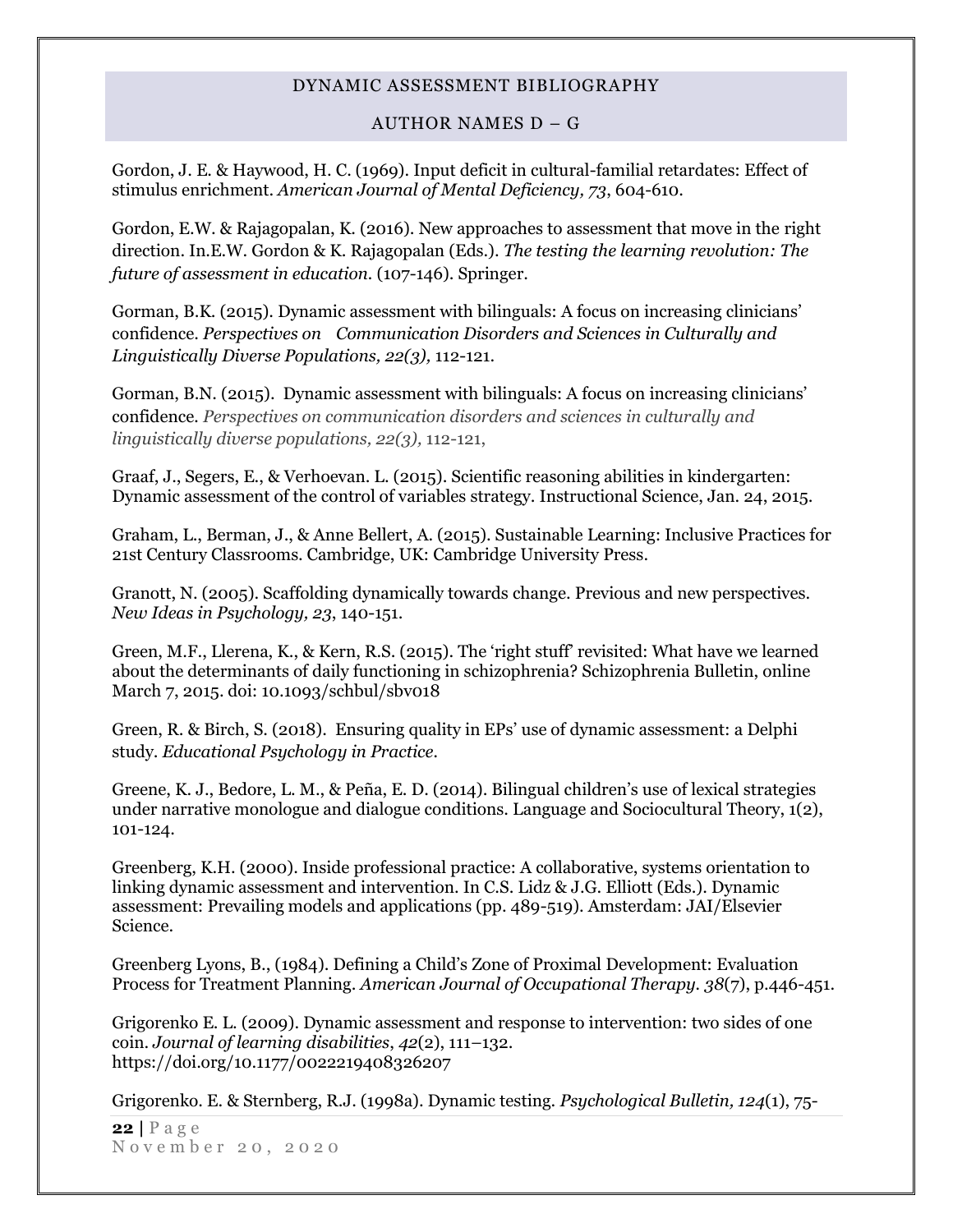#### AUTHOR NAMES D – G

#### 111.

Grigorenko, E.L. & Sternberg, R.J. (1998b). "Dynamic testing": Erratum. *Psychological Bulletin, 124*(3). 443.

Grigorenko, E. L., Sternberg, R. J., and Ehrman, M. E.: 2000, A theory-based approach to the measurement of foreign language learning ability: The CANAL-FT theory and test. *The Modern Language Journal 84*, 390-405.

Grigorenko, E.L., Sternberg, R.J., Jukes, M., Alcock, K., Lambo, J., Ngorosho, D.Nokes, C., & Bundy, D.A. (2006). Effects of antiparasitic treatment on dynamically and statically tested cognitive skills over time. *Journal of Applied Developmental Psychology, 27*(6), 499--526.

Gupta, R.M. & Coxhead, P. (Eds.). (1988a). *Cultural diversity and learning efficiency: Recent developments in assessment*. New York: St. Martin's Press.

Gupta, R.M. & Coxhead, P. (1988b). Why assess learning potential? In R.M. Gupta & P. Coxhead (Eds.), Cultural diversity and learning efficiency: Recent developments in assessment (pp. 1-21). New York: St. Martin's Press.

Gurgel, L.G., de Oliveira, M.M.C., Joly, M.C.R.A., & Reppold, C.T. (2017). Learning Potential in narrative writing: Measuring the psychometric properties of an assessment tool. *Frontiers in Psychology, 10*,<https://doi.org/10.3389/fpsyg.2017.00719>

Gustafson, S., Svensson, I. & Falth, L. (2014). Response to intervention and dynamic assessment: Implementing systematic, dynamic and individualized interventions in primary school. International Journal of Disability Development and Education, 6(1).

[Guterman,](http://www.amazon.com/s/ref=ntt_athr_dp_sr_1?_encoding=UTF8&sort=relevancerank&search-alias=books&field-author=Eva%20Guterman) E. (2010). *Metacognitive Awareness and Performance on Assessment Tasks in Reading: Toward Dynamic Assessment of Reading: Applying Metacognitive Awareness Guidance to Enhance Cognitive Achievement*. Germany:Lambert Academic Publishing [first published as thesis (Ph. D.) from the University of Liverpool, 2000]

Guterman, E. (2002). Toward a dynamic assessment of reading: Applying metacognitive awareness guidance to reading assessment tasks. *Journal of Research in Reading, 25*(3), 283- 298.

Guthke, J. (1972). Zur Diagnostik der Intellektuellen Learnfahigkeit. Berlin: Verlag der Wissenschaften.

Guthke, J. (1977). Zur Diagnostik der intellekuellen Lernfahigkeit [The assessment of intellectual learning ability]. Berlin: VB Deutscher Verlag der Wissenschaften.

Guthke, J. (1982), The learning test concept-an alternative to the traditional static intelligence tet. *The German Journal of Psychology, 6*(4), 306-324.

Guthke, J.(1990). Les Tests d'Apprentissage comme Alternative ou Complement aux Test d"intelligence: Un Bilan de leur Evolution [Learning tests as an alternative or complement to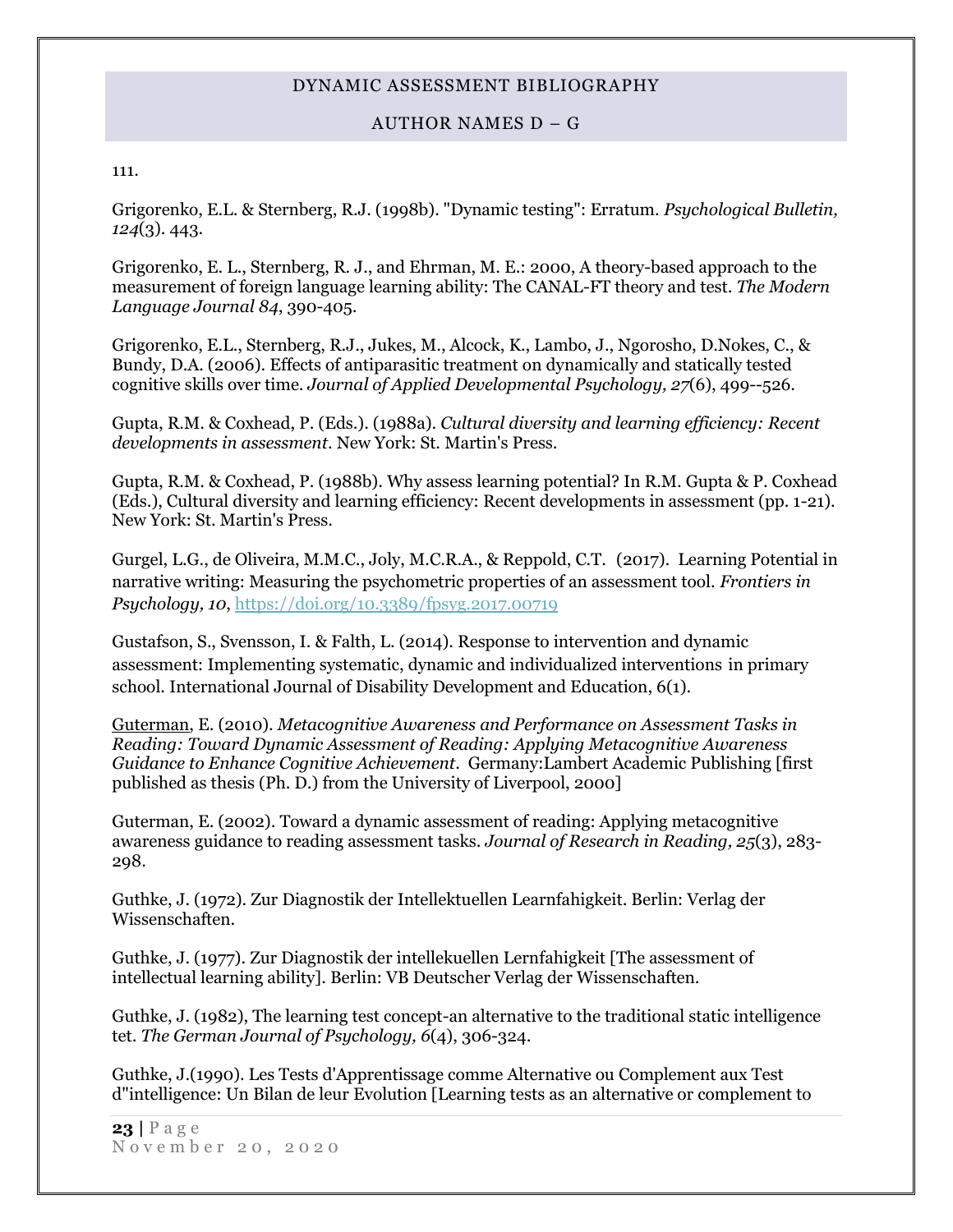### AUTHOR NAMES D – G

intelligence tests: A critical review]. *European Journal of Psychology of Education, 5*(2), 117- 133.

Guthke, J. (1992). Learning tests: The concept, main research findings, problems and trends. *Learning & Individual Differences, 4*(2), 137-151.

Guthke, J. (1993). Developments in learning potential assessment. In J.H.M. Hamers, K. Sijtsma, et al. (Eds.). Learning potential assessment: Theoretical, methodological and practical issues (pp. 43-67). Lisse: Swets & Zeitlinger.

Guthke, J. & Al-Zoubi, A. (1987). Kulturspezifische differenzen in den Colored Progressive Matrices (CPM) und in einer Lerntestvariante der CPM [Specific cultural differences in the Colored Progressive Matrices (CPM)and in a CPM Lerntest variation]. *Psychologie in Erziehung und Unterrict, 34,* 306-311.

Guthke, J.& Beckmann, J.F. (2000a). The learning test concept and its application in practice. In C.S. Lidz and J.G. Elliott (Eds.). Dynamic assessment: Prevailing models and applications (pp.17-69). Amsterdam: JAI/Elsevier.

Guthke, J. & Beckmann, J.F. (2000b). Learning test concepts and dynamic assessment. In A. Kozulin & Y. Rand (Eds.). Experience of mediated learning: An impact of Feuerstein's theory in education and psychology (pp. 175-190). Elmsford, NY: Pergamon.

Guthke, J. & Beckmann, J.F. (2001). intelligenz als Lernfa higkeit-Lerntests als Alternative zum herkommlichen Intelligenztest. In E. Stern, J. Guthke (Hrsg.), Perspektiven der Intelligenzforschung. Ein Lehrbuch fur Fortgeschrittene, (s.137-11). Lengerich: Pabst.

Guthke, J. & Beckmann, J.F.(2003). Dynamic assessment with diagnostic problems. In R.J. Sternberg, J. Lautrey, et al. (Eds.). Models of intelligence: International perspectives (pp. 227- 242). Washington, DC: American Psychological Association.

Guthke, J., Beckmann, J.F., & Dobat, H. (1997). Dynamic testing-problems, uses, trends and evidence of validity. *Educational and Child Psychology, 14*(4), 17-32.

Guthke, J., Beckmann, J.F., & Stein, H. (1995). Recent research evidence on the validity of learning tests. In J.S. Carlson (Ed.). Advances in cognition and educational practice, Volume 3. European contributions to dynamic assessment (pp. 117-143). Greenwich, CT: JAI Press.

Guthke, J., Beckmann, J.F., & WIedl, K.H. (2003). Dynamik im dynamishen Testen. *Psychologische Rundschau, 54*(4), 225-232.

Guthke, J., Rader, E., Caruso, M., & Schmidt, D. (1991). Entwicklung eines adaptiven computergestutzten Lerntest auf der Basis der strukturellen Informationstheorie [Development of a computerized learning test on the basis of structural information theory]. Diagnostica, 1, 1- 28.

Guthke, J. & Wiedl, K.H. (1996). Dynamisches testen: Zur psychodiagnostik der intraindividuallen variabilitat. Grundlagen, verfaheren und anwendungsfelder. Gottingen: Hogrefe-Verlag für psychologie.